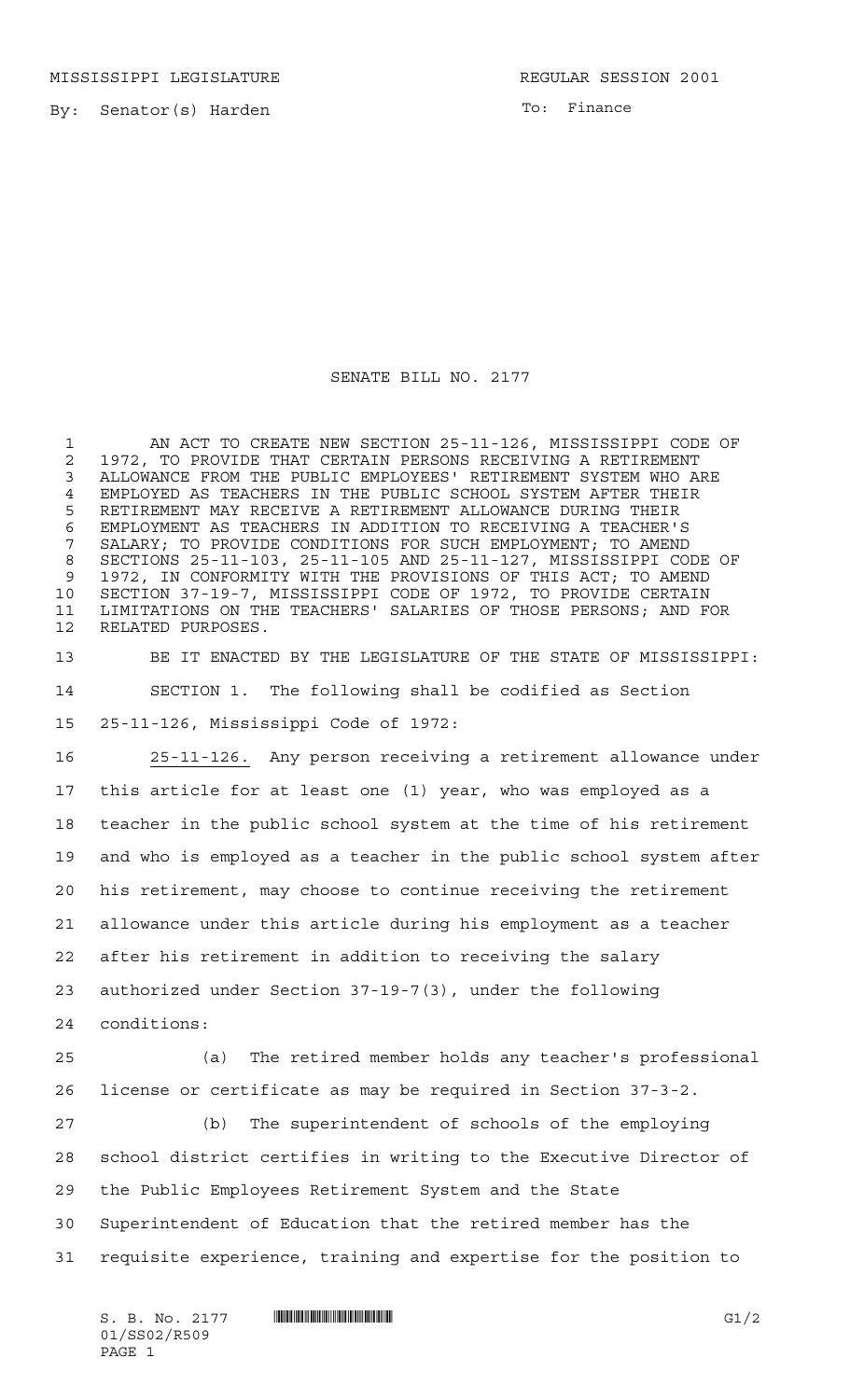be filled and that no other qualified persons are available to fill the position;

 (c) The State Superintendent of Education certifies in writing to the Public Employees' Retirement System that the employing school system serves an area that lacks qualified teachers to serve in the position to be filled;

 (d) Such retired member shall not be eligible to accrue additional retirement benefits, accrue leave or receive medical insurance coverage as a result of such employment;

 (e) The retired member shall not receive automatic credit for years of experience in determining compensation. Provided, however, the salary paid to such retired member for performing the teaching services shall not be less than the rate of compensation set by the school district for teachers with no experience filling similar positions, nor shall such salary exceed eighty-five percent (85%) of the rate of compensation set by the school district for teachers with comparable training and years of experience filling similar positions. Once such compensation is set, the retired member shall not be entitled to any supplements, salary increases or annual increments;

 (f) The retired member's appointment to serve as teacher cannot exceed one (1) year. The retired member may be reappointed to additional one-year periods provided the conditions contained in this section are met for each such reappointment, including the certifications required in paragraphs (b) and (c) of this section.

 $S. B. No. 2177$  . THE SET OF SET OF SET OF SET OF SET OF SET OF SET OF SET OF SET OF SET OF SET OF SET OF SET OF SET OF SET OF SET OF SET OF SET OF SET OF SET OF SET OF SET OF SET OF SET OF SET OF SET OF SET OF SET OF SET O (g) To fund the additional pension liability created by this act, the State Department of Education is directed to transfer to the Mississippi Public Employees' Retirement System the following funds: Minimum and adequate education program funds of local school districts that on or after July 1, 2001, hire retired members who retired on or after July 1, 2000, as teachers pursuant to the provisions of this act and other funds which would

01/SS02/R509 PAGE 2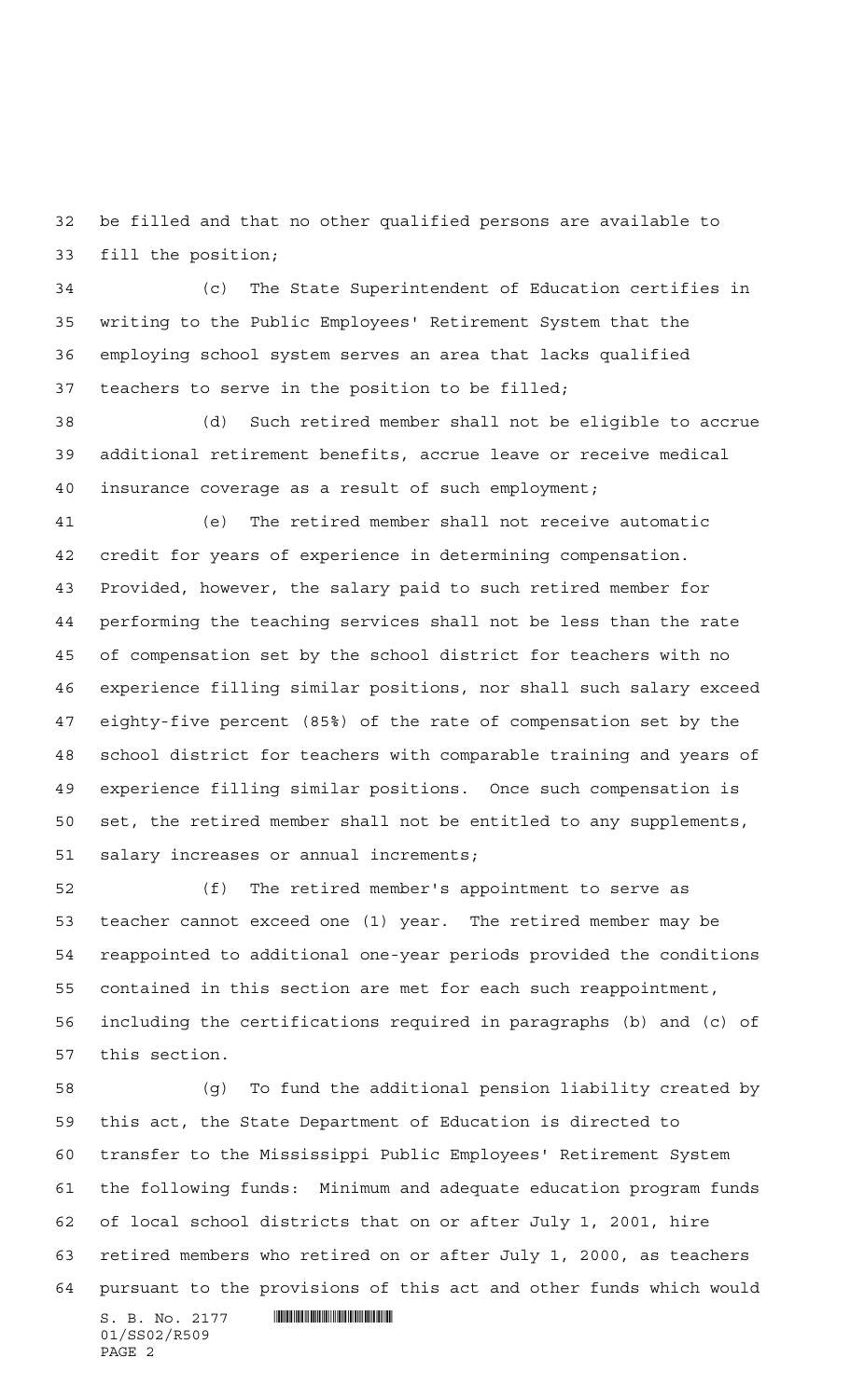have otherwise been payable to the agencies had the agencies not taken advantage of the provisions of this section.

 SECTION 2. Section 25-11-103, Mississippi Code of 1972, is amended as follows:

 25-11-103. The following words and phrases as used in Articles 1 and 3, unless a different meaning is plainly required by the context, shall have the following meanings:

 (a) "Accumulated contributions" shall mean the sum of all the amounts deducted from the compensation of a member and credited to his individual account in the annuity savings account, together with regular interest thereon as provided in Section 25-11-123.

 (b) "Actuarial cost" shall mean the amount of funds presently required to provide future benefits as determined by the board based on applicable tables and formulas provided by the actuary.

 (c) "Actuarial equivalent" shall mean a benefit of equal value to the accumulated contributions, annuity or benefit, as the case may be, when computed upon the basis of such mortality tables as shall be adopted by the board of trustees, and regular interest.

 (d) "Actuarial tables" shall mean such tables of mortality and rates of interest as shall be adopted by the board in accordance with the recommendation of the actuary.

 (e) "Agency" shall mean any governmental body employing persons in the state service.

 (f) "Average compensation" shall mean the average of the four (4) highest years of earned compensation reported for an employee in a fiscal or calendar year period, or combination thereof which do not overlap, or the last forty-eight (48) consecutive months of earned compensation reported for an employee. The four (4) years need not be successive or joined years of service. In no case shall the average compensation so

 $S. B. No. 2177$  . THE SET OF SET OF SET OF SET OF SET OF SET OF SET OF SET OF SET OF SET OF SET OF SET OF SET OF SET OF SET OF SET OF SET OF SET OF SET OF SET OF SET OF SET OF SET OF SET OF SET OF SET OF SET OF SET OF SET O 01/SS02/R509 PAGE 3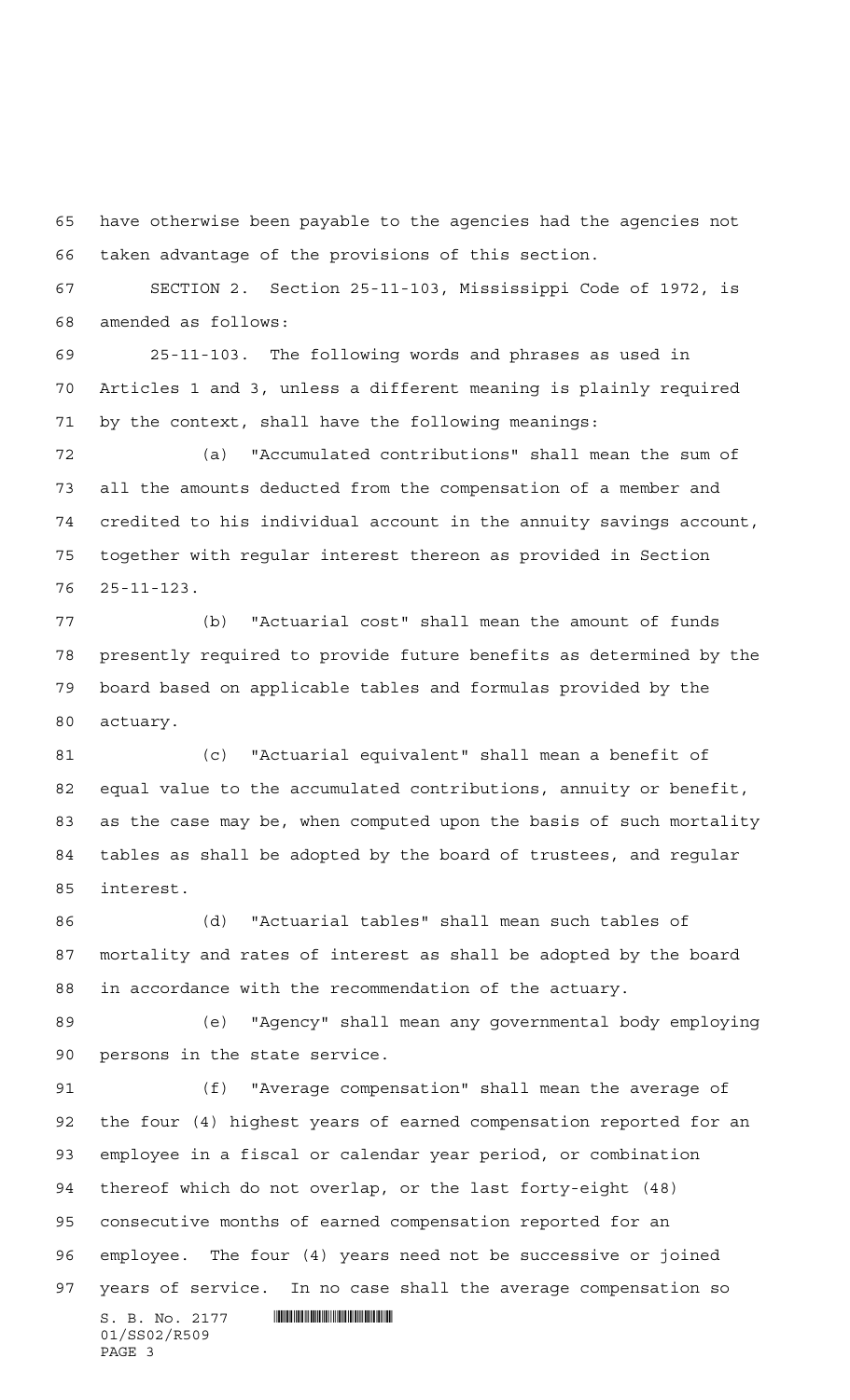$S. B. No. 2177$  . THE SET OF SET OF SET OF SET OF SET OF SET OF SET OF SET OF SET OF SET OF SET OF SET OF SET OF SET OF SET OF SET OF SET OF SET OF SET OF SET OF SET OF SET OF SET OF SET OF SET OF SET OF SET OF SET OF SET O determined be in excess of One Hundred Twenty-five Thousand Dollars (\$125,000.00). In computing the average compensation, any amount paid in a lump sum for personal leave shall be included in the calculation to the extent that such amount does not exceed an amount which is equal to thirty (30) days of earned compensation and to the extent that it does not cause the employees' earned compensation to exceed the maximum reportable amount specified in Section 25-11-103(k); provided, however, that such thirty-day limitation shall not prevent the inclusion in the calculation of leave earned under federal regulations prior to July 1, 1976, and frozen as of that date as referred to in Section 25-3-99. Only the amount of lump sum pay for personal leave due and paid upon the death of a member attributable for up to one hundred fifty (150) days shall be used in the deceased member's average compensation calculation in determining the beneficiary's benefits. In computing the average compensation, no amounts shall be used which are in excess of the amount on which contributions were required and paid. If any member who is or has been granted any increase in annual salary or compensation of more than eight percent (8%) retires within twenty-four (24) months from the date that such increase becomes effective, then the board shall exclude that part of the increase in salary or compensation that exceeds eight percent (8%) in calculating that member's average compensation for retirement purposes. The board may enforce this provision by rule or regulation. However, increases in compensation in excess of eight percent (8%) per year granted within twenty-four (24) months of the date of retirement may be included in such calculation of average compensation if satisfactory proof is presented to the board showing that the increase in compensation was the result of an actual change in the position held or services rendered, or that such compensation increase was authorized by the State Personnel Board or was increased as a result of statutory enactment, and the employer

01/SS02/R509 PAGE 4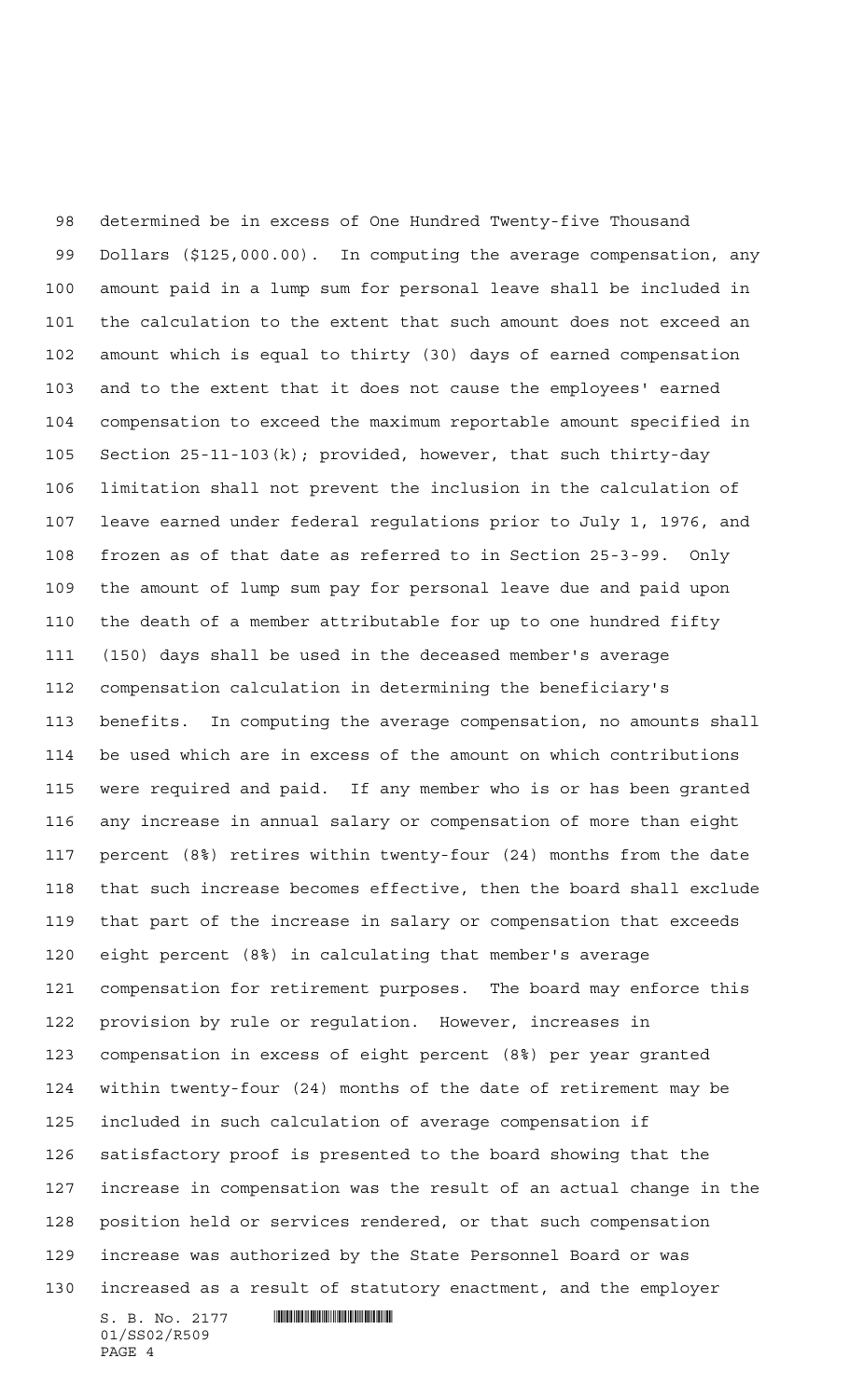furnishes an affidavit stating that such increase granted within the last twenty-four (24) months was not contingent on a promise or agreement of the employee to retire. Nothing in Section 25-3-31 shall affect the calculation of the average compensation of any member for the purposes of this article. The average compensation of any member who retires before July 1, 1992, shall not exceed the annual salary of the Governor.

 (g) "Beneficiary" shall mean any person entitled to receive a retirement allowance, an annuity or other benefit as provided by Articles 1 and 3. In the event of the death prior to retirement of any member whose spouse and/or children are not entitled to a retirement allowance on the basis that the member has less than four (4) years of service credit and/or has not been married for a minimum of one (1) year or the spouse has waived his or her entitlement to a retirement allowance pursuant to Section 25-11-114, the lawful spouse of a member at the time of the death of such member shall be the beneficiary of such member unless the member has designated another beneficiary subsequent to the date of marriage in writing, and filed such writing in the office of the executive director of the board of trustees. No designation or change of beneficiary shall be made in any other manner.

 (h) "Board" shall mean the board of trustees provided in Section 25-11-15 to administer the retirement system herein created.

 (i) "Creditable service" shall mean "prior service," "retroactive service" and all lawfully credited unused leave not exceeding the accrual rates and limitations provided in Section 25-3-91 et seq., as of the date of withdrawal from service plus "membership service" for which credit is allowable as provided in Section 25-11-109. Except to limit creditable service reported to the system for the purpose of computing an employee's retirement allowance or annuity or benefits provided in this article, nothing in this paragraph shall limit or otherwise restrict the power of

 $S. B. No. 2177$  . We see the set of  $S. B. No. 2177$ 01/SS02/R509 PAGE 5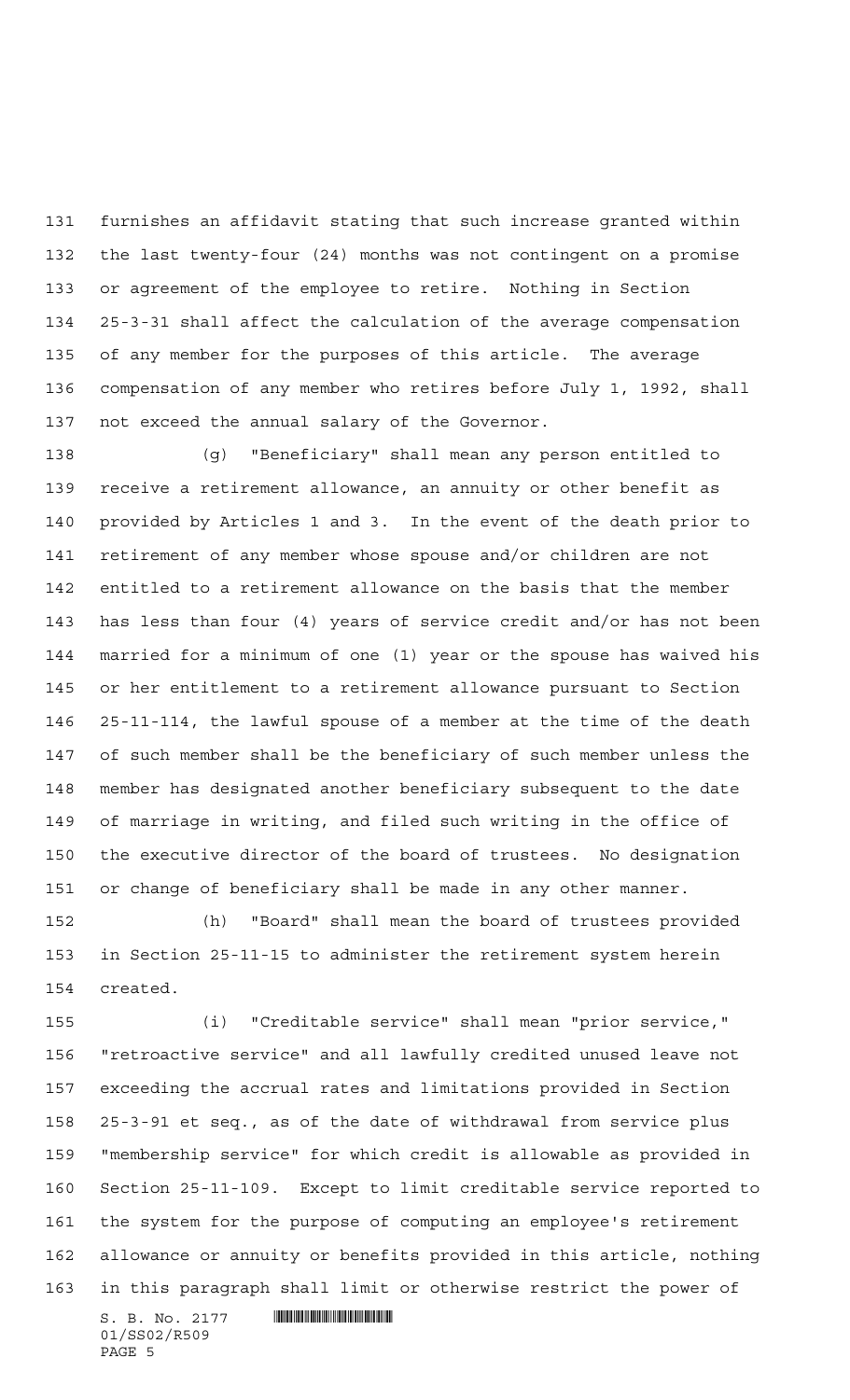the governing authority of a municipality or other political subdivision of the state to adopt such vacation and sick leave policies as it deems necessary.

 (j) "Child" means either a natural child of the member, a child that has been made a child of the member by applicable court action before the death of the member, or a child under the permanent care of the member at the time of the latter's death, which permanent care status shall be determined by evidence satisfactory to the board.

 $S. B. No. 2177$  . THE SET OF SET OF SET OF SET OF SET OF SET OF SET OF SET OF SET OF SET OF SET OF SET OF SET OF SET OF SET OF SET OF SET OF SET OF SET OF SET OF SET OF SET OF SET OF SET OF SET OF SET OF SET OF SET OF SET O (k) "Earned compensation" shall mean the full amount earned by an employee for a given pay period including any maintenance furnished up to a maximum of One Hundred Twenty-five Thousand Dollars (\$125,000.00) per year, and proportionately for less than one (1) year of service. The value of such maintenance when not paid in money shall be fixed by the employing state agency, and, in case of doubt, by the board of trustees as defined in Section 25-11-15. In any case, earned compensation shall be limited to the regular periodic compensation paid, exclusive of litigation fees, bond fees, and other similar extraordinary nonrecurring payments. In addition, any member in a covered position, as defined by Public Employees' Retirement System laws and regulations, who is also employed by another covered agency or political subdivision shall have the earnings of that additional employment reported to the Public Employees' Retirement System regardless of whether the additional employment is sufficient in itself to be a covered position. In the case of fee officials, the net earnings from their office after deduction of expenses shall apply, except that in no case shall earned compensation be less than the total direct payments made by the state or governmental subdivisions to the official, and employer and employee contributions shall be paid thereon. In the case of members of the state Legislature, all remuneration or amounts paid, except mileage allowance, shall apply. The amount by which

01/SS02/R509 PAGE 6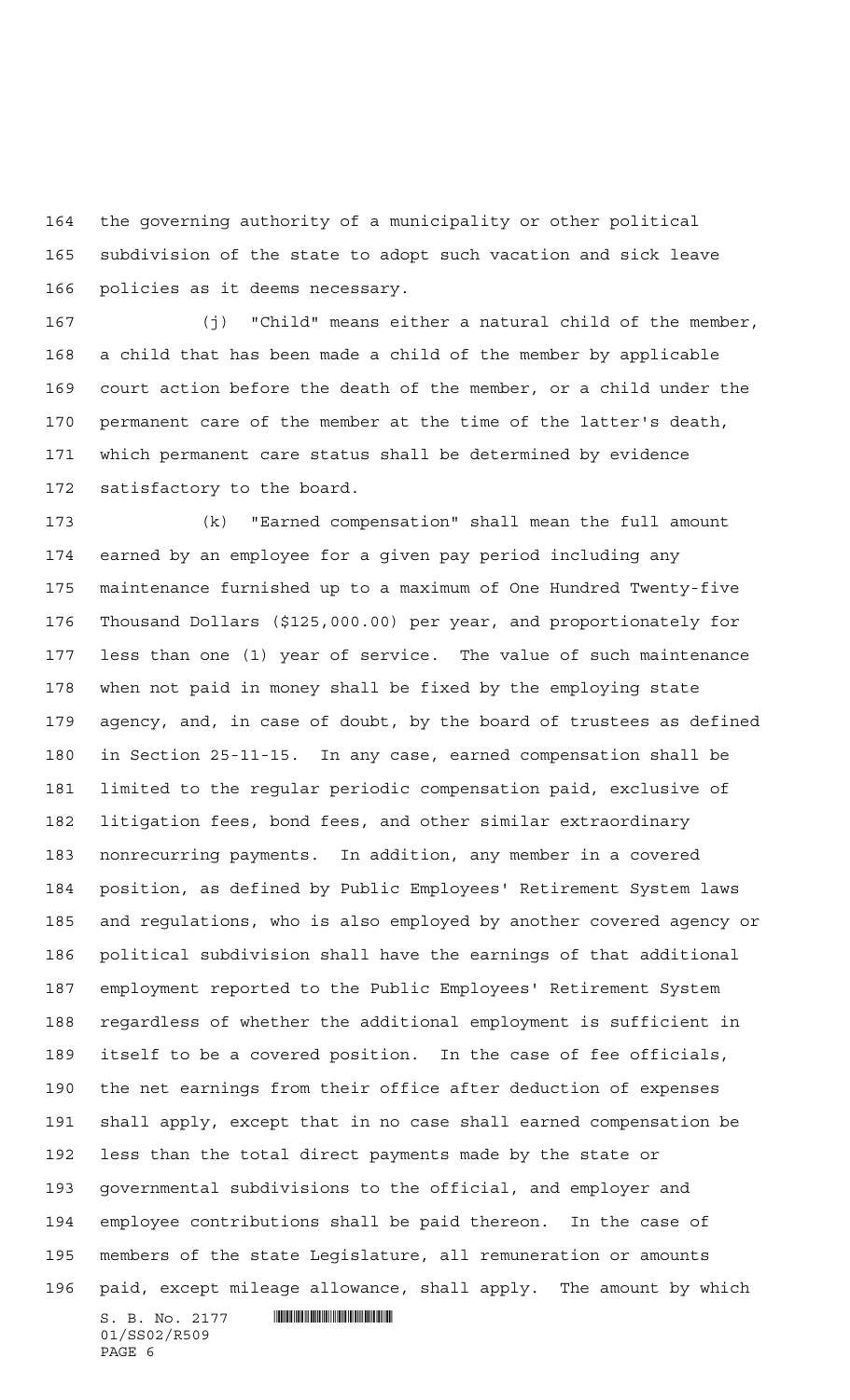an eligible employee's salary is reduced pursuant to a salary reduction agreement authorized under Section 25-17-5 shall be included as earned compensation under this paragraph, provided this inclusion does not conflict with federal law, including federal regulations and federal administrative interpretations thereunder, pertaining to the Federal Insurance Contributions Act or to Internal Revenue Code Section 125 cafeteria plans. Compensation in addition to an employee's base salary that is paid to the employee pursuant to the vacation and sick leave policies of a municipality or other political subdivision of the state that employs him which exceeds the maximums authorized by Section 25-3-91 et seq., shall be excluded from the calculation of earned compensation under this article. The maximum salary applicable for retirement purposes before July 1, 1992, shall be the salary of the Governor. Nothing in Section 25-3-31 shall affect the determination of the earned compensation of any member for the purposes of this article.

 (l) "Employee" means any person legally occupying a position in the state service, and shall include the employees of the retirement system created hereunder.

 (m) "Employer" shall mean the State of Mississippi or any of its departments, agencies or subdivisions from which any employee receives his compensation.

 (n) "Executive director" shall mean the secretary to the board of trustees, as provided in Section 25-11-15(9), and the administrator of the Public Employees' Retirement System and all systems under the management of the board of trustees. Wherever the term "Executive Secretary of the Public Employees' Retirement System" or "executive secretary" appears in this article or in any other provision of law, it shall be construed to mean the Executive Director of the Public Employees' Retirement System.

01/SS02/R509 PAGE 7

 $S. B. No. 2177$  **WHERE AND ALL AND ADDRESS**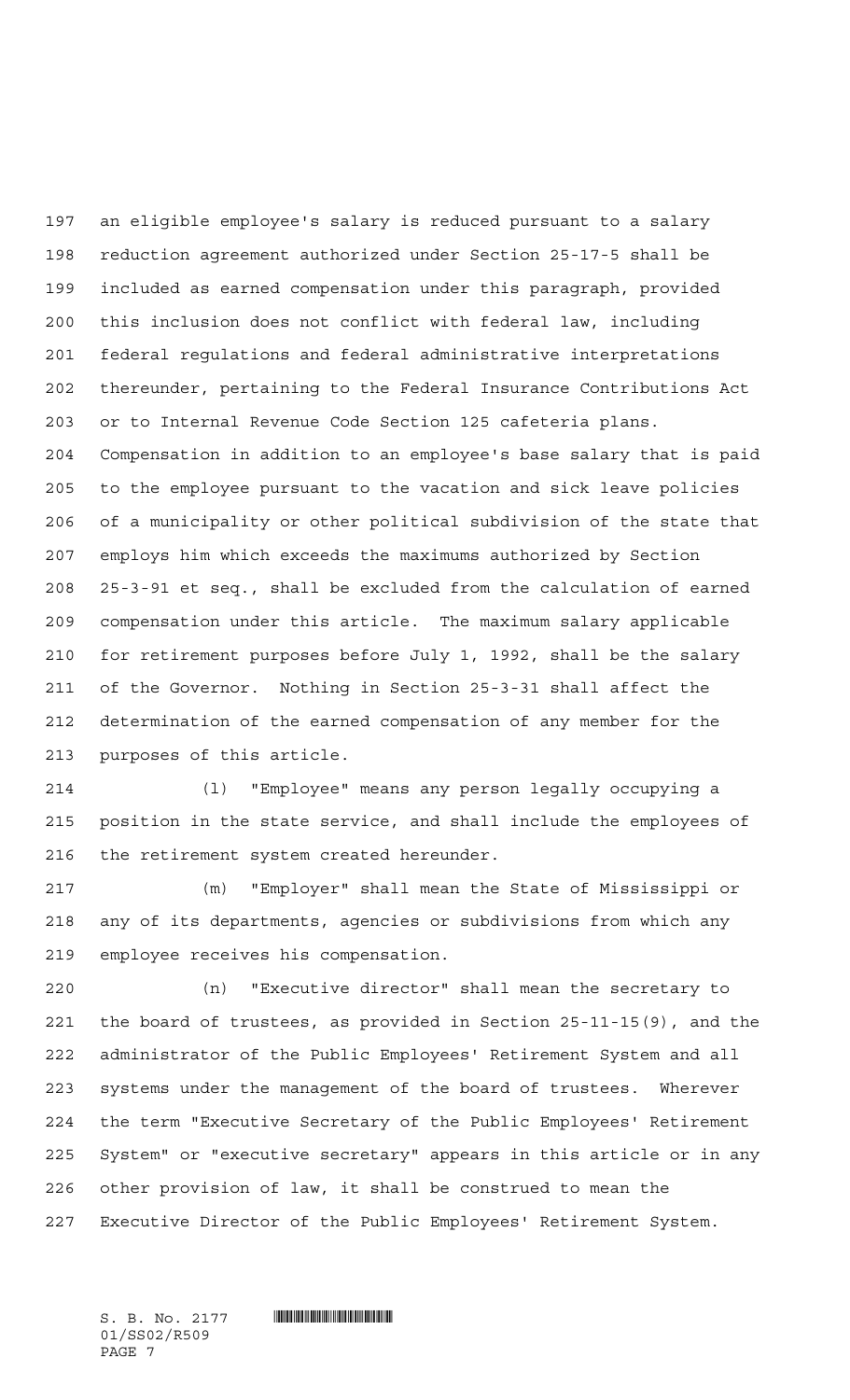(o) "Fiscal year" shall mean the period beginning on July 1 of any year and ending on June 30 of the next succeeding year.

 (p) "Medical board" shall mean the board of physicians or any governmental or nongovernmental disability determination service designated by the board of trustees that is qualified to make disability determinations as provided for in Section 25-11-119.

 (q) "Member" shall mean any person included in the membership of the system as provided in Section 25-11-105.

 (r) "Membership service" shall mean service as an employee rendered while a member of the retirement system.

 (s) "Position" means any office or any employment in the state service, or two (2) or more of them, the duties of which call for services to be rendered by one (1) person, including positions jointly employed by federal and state agencies administering federal and state funds. The employer shall determine upon initial employment and during the course of employment of an employee who does not meet the criteria for coverage in the Public Employees' Retirement System based on the position held, whether the employee is or becomes eligible for coverage in the Public Employees' Retirement System based upon any other employment in a covered agency or political subdivision. If or when the employee meets the eligibility criteria for coverage in such other position, then the employer must withhold contributions and report wages from the noncovered position in accordance with the provisions for reporting of earned compensation. Failure to deduct and report those contributions shall not relieve the employee or employer of liability thereof. The board shall adopt such rules and regulations as necessary to implement and enforce this provision.

 (t) "Prior service" shall mean service rendered before February 1, 1953, for which credit is allowable under Sections

S. B. No. 2177 **. SECONDER SECONDER SECONDER SECONDER SERVICE** 01/SS02/R509 PAGE 8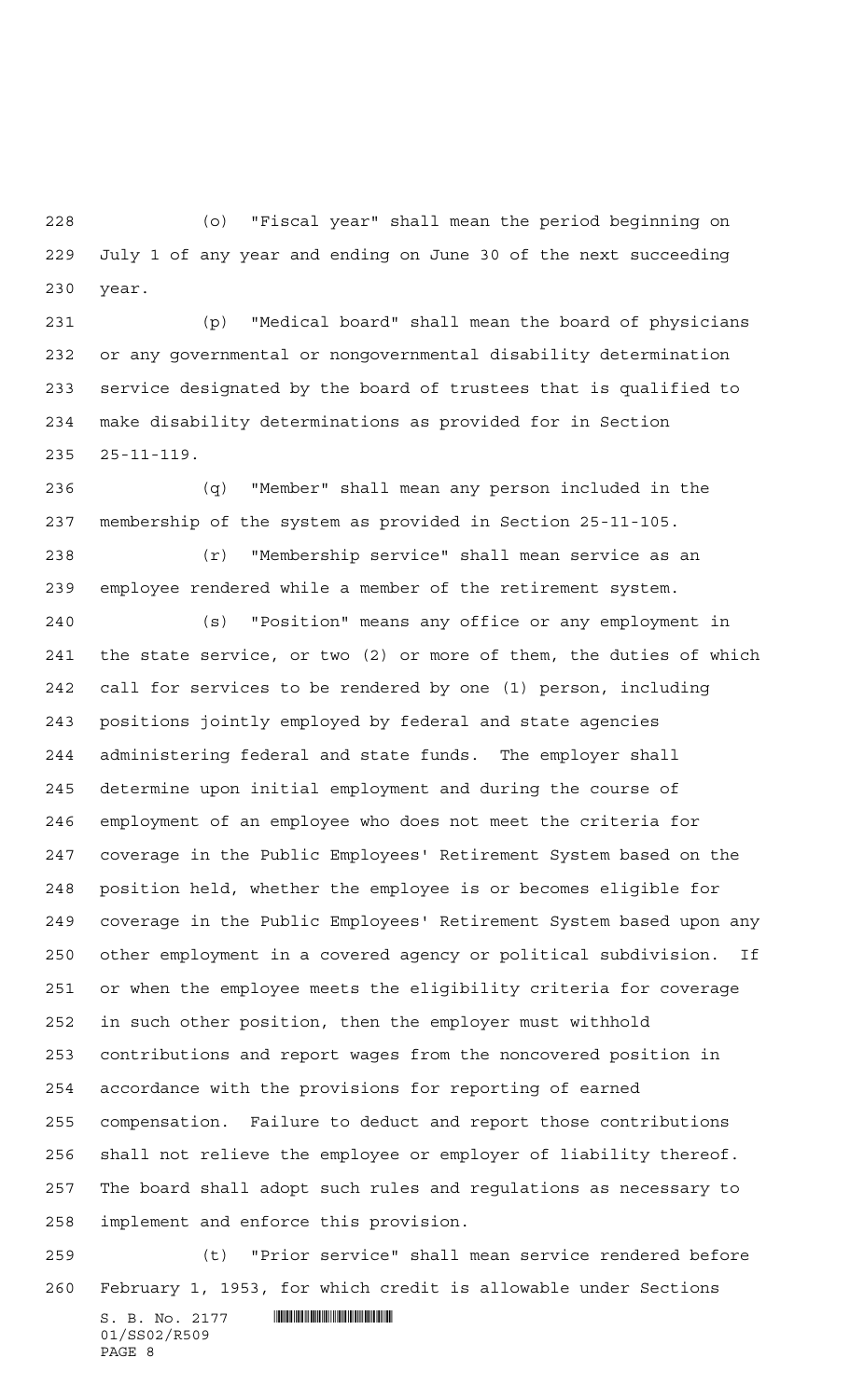25-11-105 and 25-11-109, and which shall allow prior service for any person who is now or becomes a member of the Public Employees' Retirement System and who does contribute to the system for a minimum period of four (4) years.

 (u) "Regular interest" shall mean interest compounded annually at such a rate as shall be determined by the board in accordance with Section 25-11-121.

 (v) "Retirement allowance" shall mean an annuity for life as provided in this article, payable each year in twelve (12) equal monthly installments beginning as of the date fixed by the board. The retirement allowance shall be calculated in accordance with Section 25-11-111. Provided, any spouse who received a spouse retirement benefit in accordance with Section 25-11-111(d) prior to March 31, 1971, and said benefits were terminated because of eligibility for a social security benefit, may again receive his spouse retirement benefit from and after making application with the board of trustees to reinstate such spouse retirement benefit.

 (w) "Retroactive service" shall mean service rendered after February 1, 1953, for which credit is allowable under Section 25-11-105(b) and Section 25-11-105(k).

 (x) "System" shall mean the Public Employees' Retirement System of Mississippi established and described in Section 25-11-101.

 (y) "State" shall mean the State of Mississippi or any political subdivision thereof or instrumentality thereof.

 (z) "State service" shall mean all offices and positions of trust or employment in the employ of the state, or any political subdivision or instrumentality thereof, which elect to participate as provided by Section 25-11-105(f), including the position of elected or fee officials of the counties and their deputies and employees performing public services or any department, independent agency, board or commission thereof, and

 $S. B. No. 2177$  . We see the set of  $S. B. No. 2177$ 01/SS02/R509 PAGE 9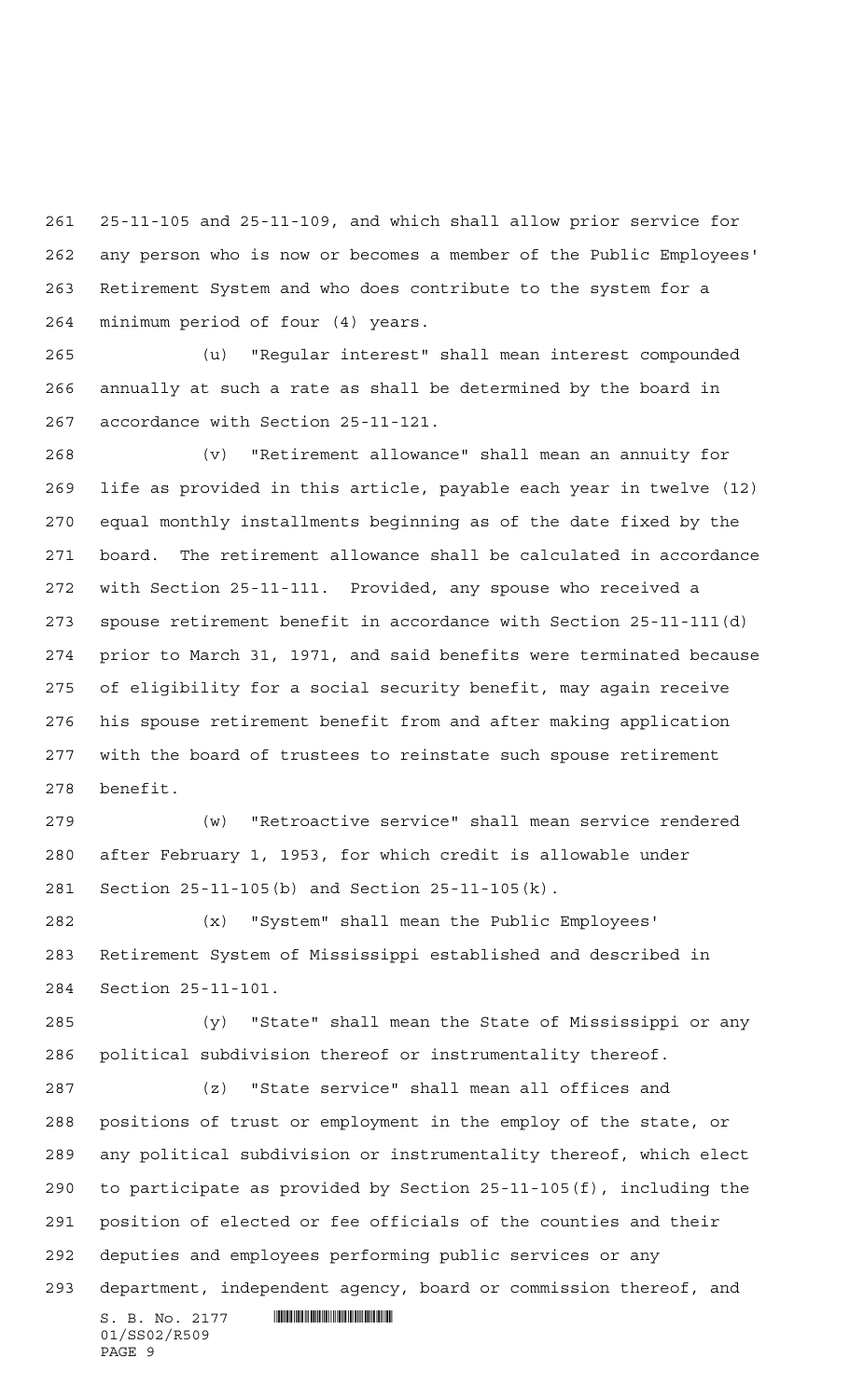shall also include all offices and positions of trust or employment in the employ of joint state and federal agencies administering state and federal funds and service rendered by employees of the public schools. Effective July 1, 1973, all nonprofessional public school employees, such as bus drivers, janitors, maids, maintenance workers and cafeteria employees, shall have the option to become members in accordance with Section 25-11-105(b), and shall be eligible to receive credit for services prior to July 1, 1973, provided the contributions and interest are paid by the employee in accordance with said section; provided, further, that the county or municipal separate school district may pay the employer contribution and pro rata share of interest of the retroactive service from available funds. From and after July 1, 1998, retroactive service credit shall be purchased at the actuarial cost in accordance with Section 25-11-105(b).

 (aa) "Withdrawal from service" shall mean complete severance of employment in the state service of any member by resignation, dismissal or discharge, except in the case of persons who become eligible to receive a retirement allowance under this article and who choose to receive the retirement allowance during their employment as teachers as authorized by Section 25-11-126.

 (bb) The masculine pronoun, wherever used, shall include the feminine pronoun.

 SECTION 3. Section 25-11-105, Mississippi Code of 1972, is amended as follows:

25-11-105. **I. THOSE WHO ARE ELIGIBLE FOR MEMBERSHIP**

 The membership of this retirement system shall be composed as follows:

 $S. B. No. 2177$  **INSEPTERTING A**  (a) All persons who shall become employees in the state service after January 31, 1953, and whose wages are subject to payroll taxes and are lawfully reported on IRS Form W-2, except 325 (i) those persons who are specifically excluded, (ii) those persons as to whom election is provided in Articles 1 and 3, or

```
01/SS02/R509
PAGE 10
```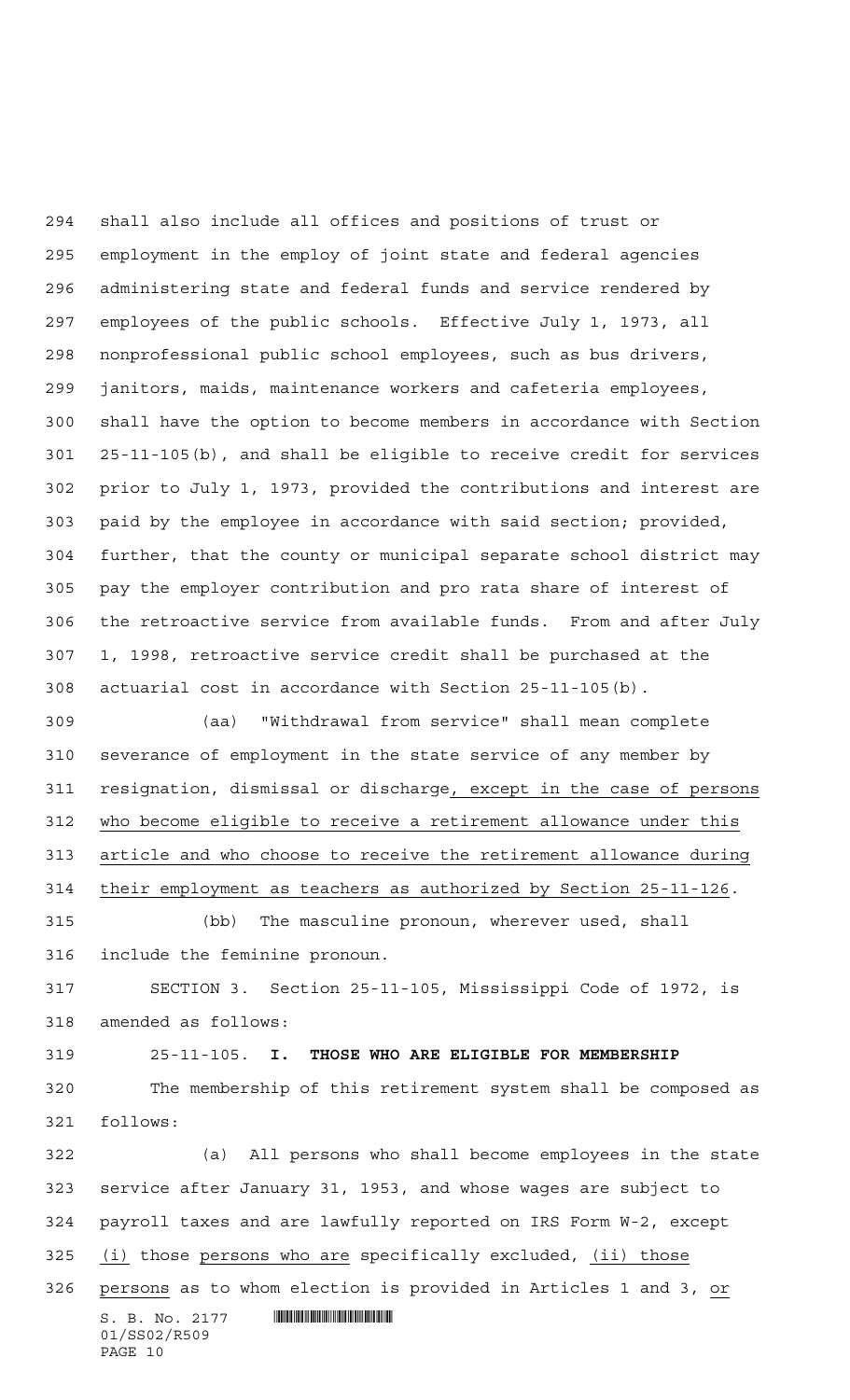(iii) those persons who choose to receive or continue receiving a

 retirement allowance during their employment as teachers as authorized by Section 25-11-126, shall become members of the retirement system as a condition of their employment.

 (b) All persons who shall become employees in the state service after January 31, 1953, except those specifically excluded or as to whom election is provided in Articles 1 and 3, unless they shall file with the board prior to the lapse of sixty (60) days of employment or sixty (60) days after the effective date of the cited articles, whichever is later, on a form prescribed by the board, a notice of election not to be covered by the membership of the retirement system and a duly executed waiver of all present and prospective benefits which would otherwise inure to them on account of their participation in the system, shall become members of the retirement system; provided, however, that no credit for prior service will be granted to members until they have contributed to Article 3 of the retirement system for a minimum period of at least four (4) years. Such members shall receive credit for services performed prior to January 1, 1953, in employment now covered by Article 3, but no credit shall be granted for retroactive services between January 1, 1953, and the date of their entry into the retirement system unless the employee pays into the retirement system both the employer's and the employee's contributions on wages paid him during the period from January 31, 1953, to the date of his becoming a contributing member, together with interest at the rate determined by the board of trustees. Members reentering after withdrawal from service shall qualify for prior service under the provisions of Section 25-11-117. From and after July 1, 1998, upon eligibility as noted above, the member may receive credit for such retroactive service provided:

01/SS02/R509 PAGE 11

 $S. B. No. 2177$  **WHERE AND ALL AND ADDRESS**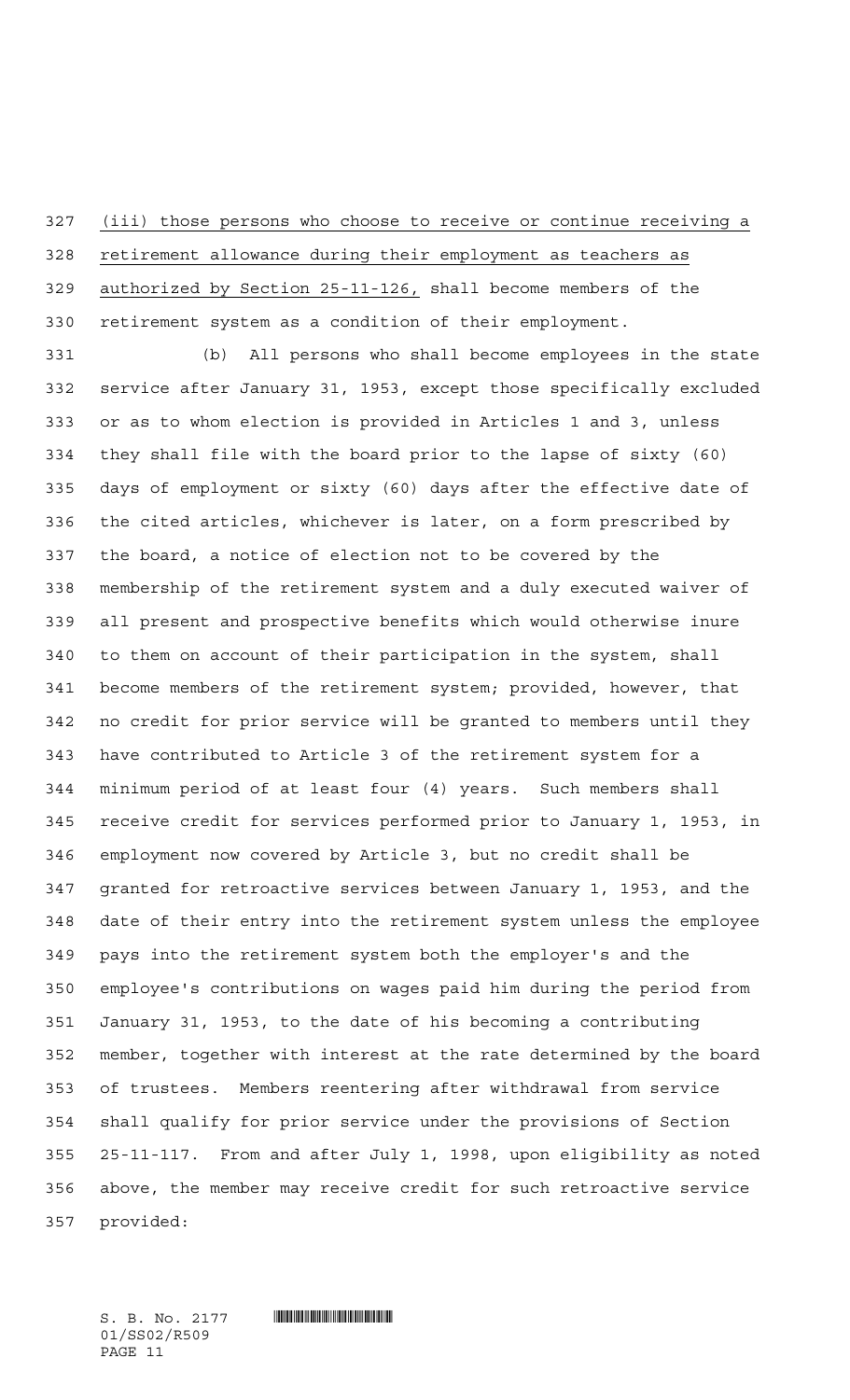(1) The member shall furnish proof satisfactory to the board of trustees of certification of such service from the covered employer where the services were performed; and

 (2) The member shall pay to the retirement system on the date he or she is eligible for such credit or at any time thereafter prior to the date of retirement the actuarial cost for each year of such creditable service. The provisions of this subparagraph (2) shall be subject to the limitations of Section 415 of the Internal Revenue Code and regulations promulgated thereunder.

 Nothing contained in this paragraph (b) shall be construed to limit the authority of the board to allow the correction of reporting errors or omissions based on the payment of the employee and employer contributions plus applicable interest.

 (c) All persons who shall become employees in the state service after January 31, 1953, and who are eligible for membership in any other retirement system shall become members of this retirement system as a condition of their employment unless they elect at the time of their employment to become a member of such other system.

 (d) All persons who are employees in the state service on January 31, 1953, and who are members of any nonfunded retirement system operated by the State of Mississippi, or any of its departments or agencies, shall become members of this system with prior service credit unless, before February 1, 1953, they shall file a written notice with the board of trustees that they do not elect to become members.

 (e) All persons who are employees in the state service on January 31, 1953, and who under existing laws are members of any fund operated for the retirement of employees by the State of Mississippi, or any of its departments or agencies, shall not be entitled to membership in this retirement system unless, before February 1, 1953, any such person shall indicate by a notice filed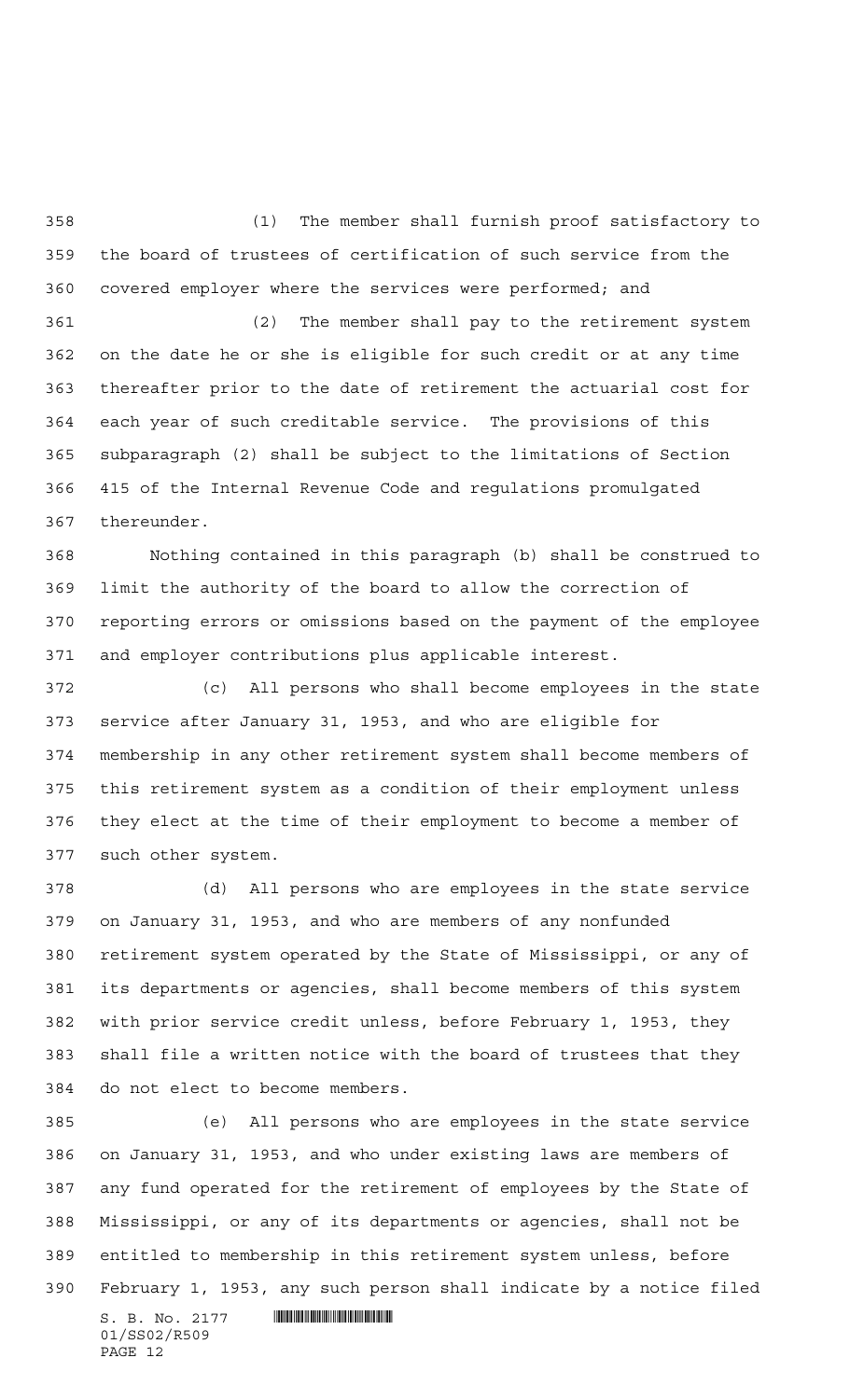with the board, on a form prescribed by the board, his individual election and choice to participate in this system, but no such person shall receive prior service credit unless he becomes a member on or before February 1, 1953.

 (f) Each political subdivision of the state and each instrumentality of the state or a political subdivision, or both, is hereby authorized to submit, for approval by the board of trustees, a plan for extending the benefits of this article to employees of any such political subdivision or instrumentality. Each such plan or any amendment to the plan for extending benefits thereof shall be approved by the board of trustees if it finds that such plan, or such plan as amended, is in conformity with such requirements as are provided in Articles 1 and 3; however, upon approval of such plan or any such plan heretofore approved by the board of trustees, the approved plan shall not be subject to cancellation or termination by the political subdivision or instrumentality, except that any community hospital serving a municipality that joined the Public Employees' Retirement System as of November 1, 1956, to offer social security coverage for its employees and subsequently extended retirement annuity coverage to its employees as of December 1, 1965, may, upon documentation of extreme financial hardship, have future retirement annuity coverage cancelled or terminated at the discretion of the board of trustees. No such plan shall be approved unless:

 (1) It provides that all services which constitute employment as defined in Section 25-11-5 and are performed in the employ of the political subdivision or instrumentality, by any employees thereof, shall be covered by the plan; with the exception of municipal employees who are already covered by existing retirement plans; provided, however, those employees in this class may elect to come under the provisions of this article; (2) It specifies the source or sources from which

the funds necessary to make the payments required by paragraph (d)

 $S. B. No. 2177$  . THE SET OF SET OF SET OF SET OF SET OF SET OF SET OF SET OF SET OF SET OF SET OF SET OF SET OF SET OF SET OF SET OF SET OF SET OF SET OF SET OF SET OF SET OF SET OF SET OF SET OF SET OF SET OF SET OF SET O 01/SS02/R509 PAGE 13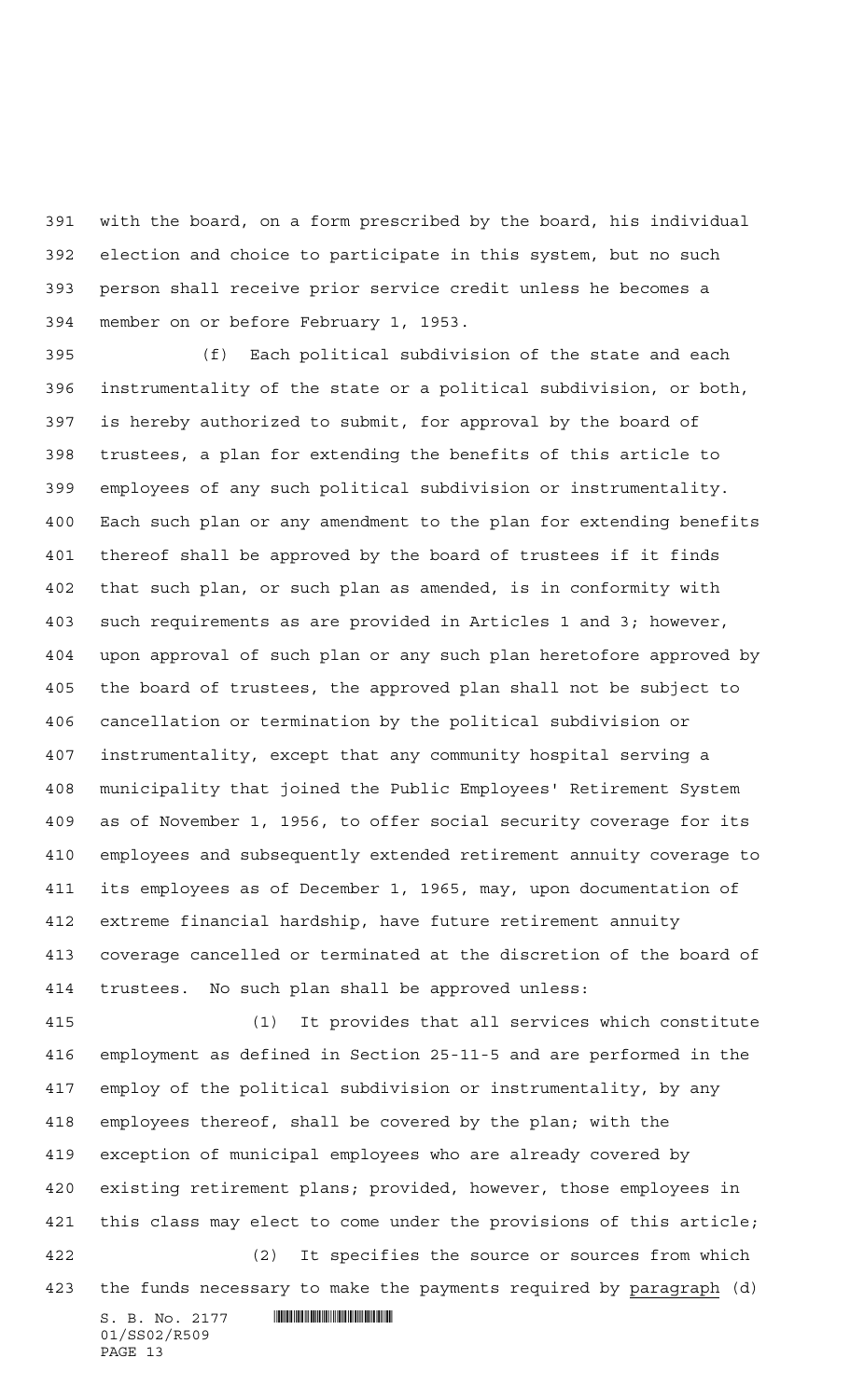of Section 25-11-123 and of paragraph (f)(5)B and C of this section are expected to be derived and contains reasonable assurance that such sources will be adequate for such purpose;

 (3) It provides for such methods of administration of the plan by the political subdivision or instrumentality as are found by the board of trustees to be necessary for the proper and efficient administration thereof;

 (4) It provides that the political subdivision or instrumentality will make such reports, in such form and containing such information, as the board of trustees may from time to time require;

 (5) It authorizes the board of trustees to terminate the plan in its entirety in the discretion of the board if it finds that there has been a failure to comply substantially with any provision contained in such plan, such termination to take effect at the expiration of such notice and on such conditions as may be provided by regulations of the board and as may be consistent with applicable federal law.

 A. The board of trustees shall not finally 443 refuse to approve a plan submitted under paragraph (f), and shall not terminate an approved plan without reasonable notice and opportunity for hearing to each political subdivision or instrumentality affected thereby. The board's decision in any such case shall be final, conclusive and binding unless an appeal be taken by the political subdivision or instrumentality aggrieved thereby to the Circuit Court of Hinds County, Mississippi, in accordance with the provisions of law with respect to civil causes by certiorari.

 B. Each political subdivision or instrumentality as to which a plan has been approved under this section shall pay into the contribution fund, with respect to wages (as defined in Section 25-11-5), at such time or times as the board of trustees may by regulation prescribe, contributions

 $\textbf{S. B. No. } 2177 \quad \textbf{||||} \textbf{||||} \textbf{||} \textbf{||} \textbf{||} \textbf{||} \textbf{||} \textbf{||} \textbf{||} \textbf{||} \textbf{||} \textbf{||} \textbf{||} \textbf{||} \textbf{||} \textbf{||} \textbf{||} \textbf{||} \textbf{||} \textbf{||} \textbf{||} \textbf{||} \textbf{||} \textbf{||} \textbf{||} \textbf{||} \textbf{||} \textbf{||} \textbf{||} \textbf{||} \textbf{||} \textbf{||} \textbf{||} \text$ 01/SS02/R509 PAGE 14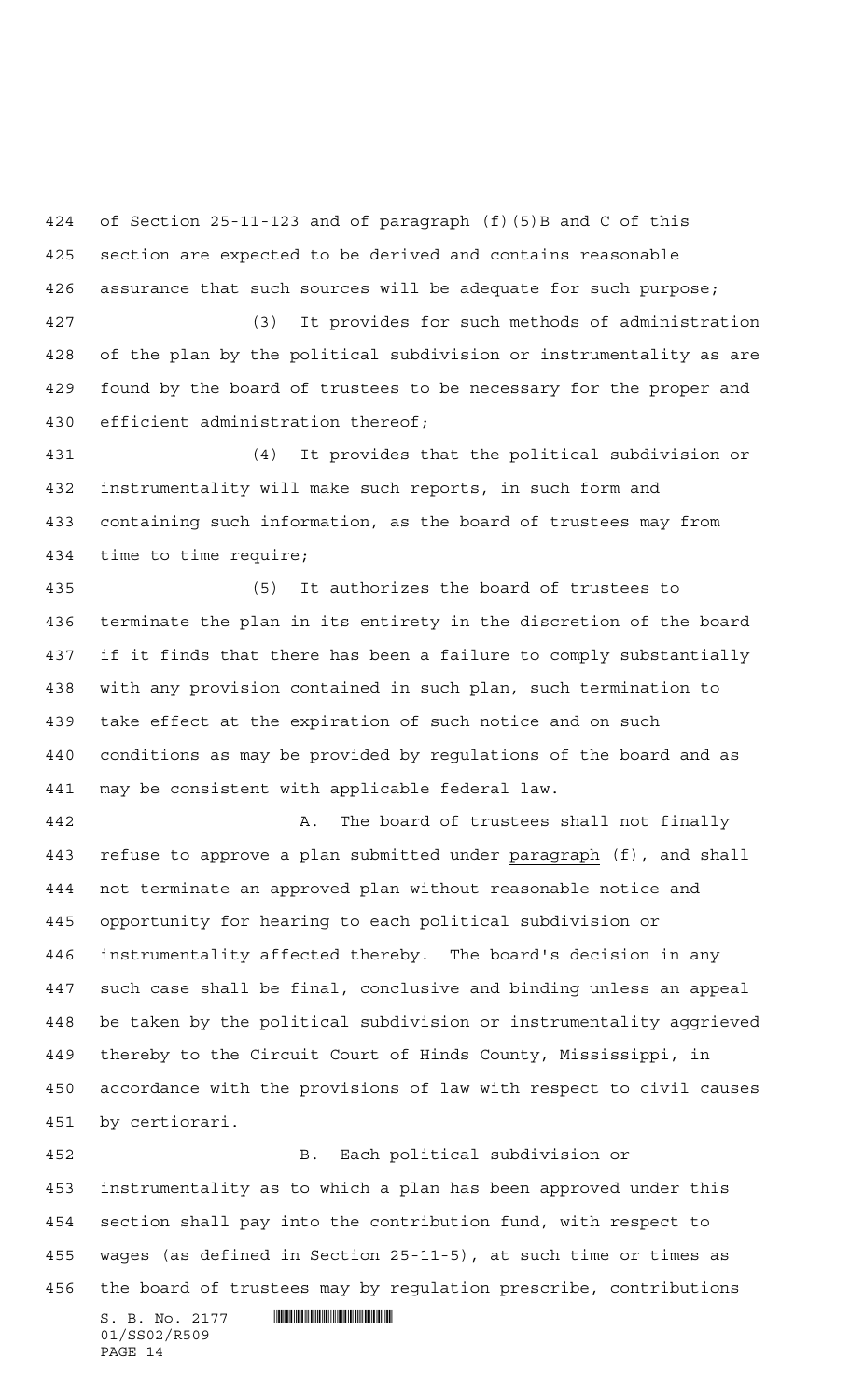in the amounts and at the rates specified in the applicable agreement entered into by the board.

 C. Every political subdivision or instrumentality required to make payments under paragraph (f)(5)B hereof is authorized, in consideration of the employees' retention in or entry upon employment after enactment of Articles 1 and 3, to impose upon its employees, as to services which are covered by an approved plan, a contribution with respect to wages (as defined in Section 25-11-5) not exceeding the amount provided in Section 25-11-123(d) if such services constituted employment within the meaning of Articles 1 and 3, and to deduct the amount of such contribution from the wages as and when paid. Contributions so collected shall be paid into the contribution fund as partial discharge of the liability of such political subdivisions or 471 instrumentalities under paragraph (f)(5)B hereof. Failure to deduct such contribution shall not relieve the employee or employer of liability thereof.

 D. Any state agency, school, political subdivision, instrumentality or any employer that is required to submit contribution payments or wage reports under any section of this chapter shall be assessed interest on delinquent payments or wage reports as determined by the board of trustees in accordance with rules and regulations adopted by the board and such assessed interest may be recovered by action in a court of competent jurisdiction against such reporting agency liable therefor or may, upon due certification of delinquency and at the request of the board of trustees, be deducted from any other monies payable to such reporting agency by any department or agency of the state. E. Each political subdivision of the state and each instrumentality of the state or a political subdivision

 or subdivisions which submits a plan for approval of the board, as provided in this section, shall reimburse the board for coverage into the expense account, its pro rata share of the total expense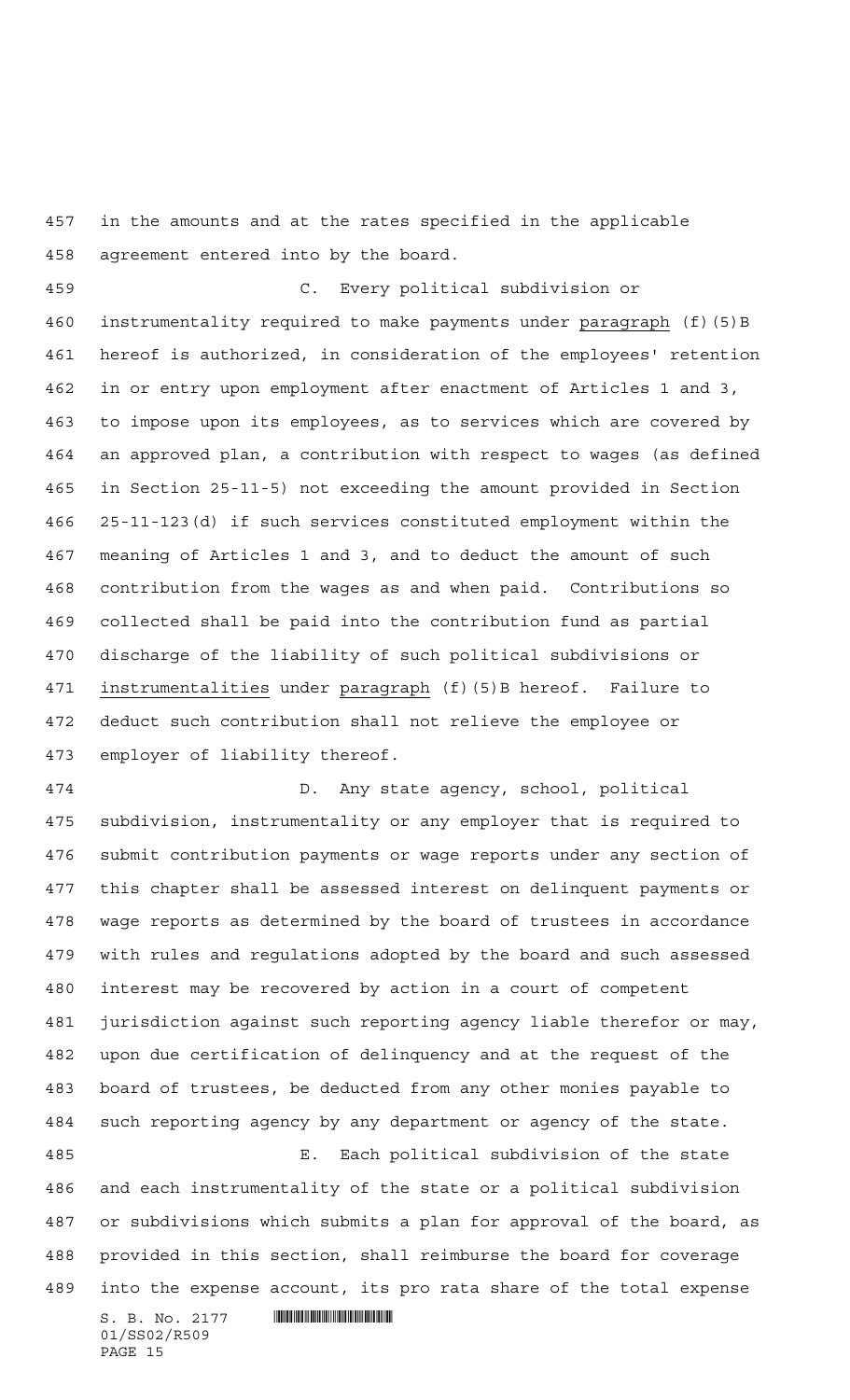of administering Articles 1 and 3 as provided by regulations of said board.

 (g) The board may, in its discretion, deny the right of membership in this system to any class of employees whose compensation is only partly paid by the state or who are occupying positions on a part-time or intermittent basis. The board may, in its discretion, make optional with employees in any such classes their individual entrance into this system.

 (h) An employee whose membership in this system is contingent on his own election, and who elects not to become a member, may thereafter apply for and be admitted to membership; but no such employee shall receive prior service credit unless he becomes a member prior to July 1, 1953, except as provided in paragraph (b).

 (i) In the event any member of this system should change his employment to any agency of the state having an actuarially funded retirement system, the board of trustees may authorize the transfer of the member's creditable service and of the present value of the member's employer's accumulation account and of the present value of the member's accumulated membership contributions to such other system, provided the employee agrees to the transfer of his accumulated membership contributions and provided such other system is authorized to receive and agrees to make such transfer.

 In the event any member of any other actuarially funded system maintained by an agency of the state changes his employment to an agency covered by this system, the board of trustees may authorize the receipt of the transfer of the member's creditable service and of the present value of the member's employer's accumulation account and of the present value of the member's accumulated membership contributions from such other system, provided the employee agrees to the transfer of his accumulated

01/SS02/R509 PAGE 16

 $S. B. No. 2177$  . THE SET OF SET OF SET OF SET OF SET OF SET OF SET OF SET OF SET OF SET OF SET OF SET OF SET OF SET OF SET OF SET OF SET OF SET OF SET OF SET OF SET OF SET OF SET OF SET OF SET OF SET OF SET OF SET OF SET O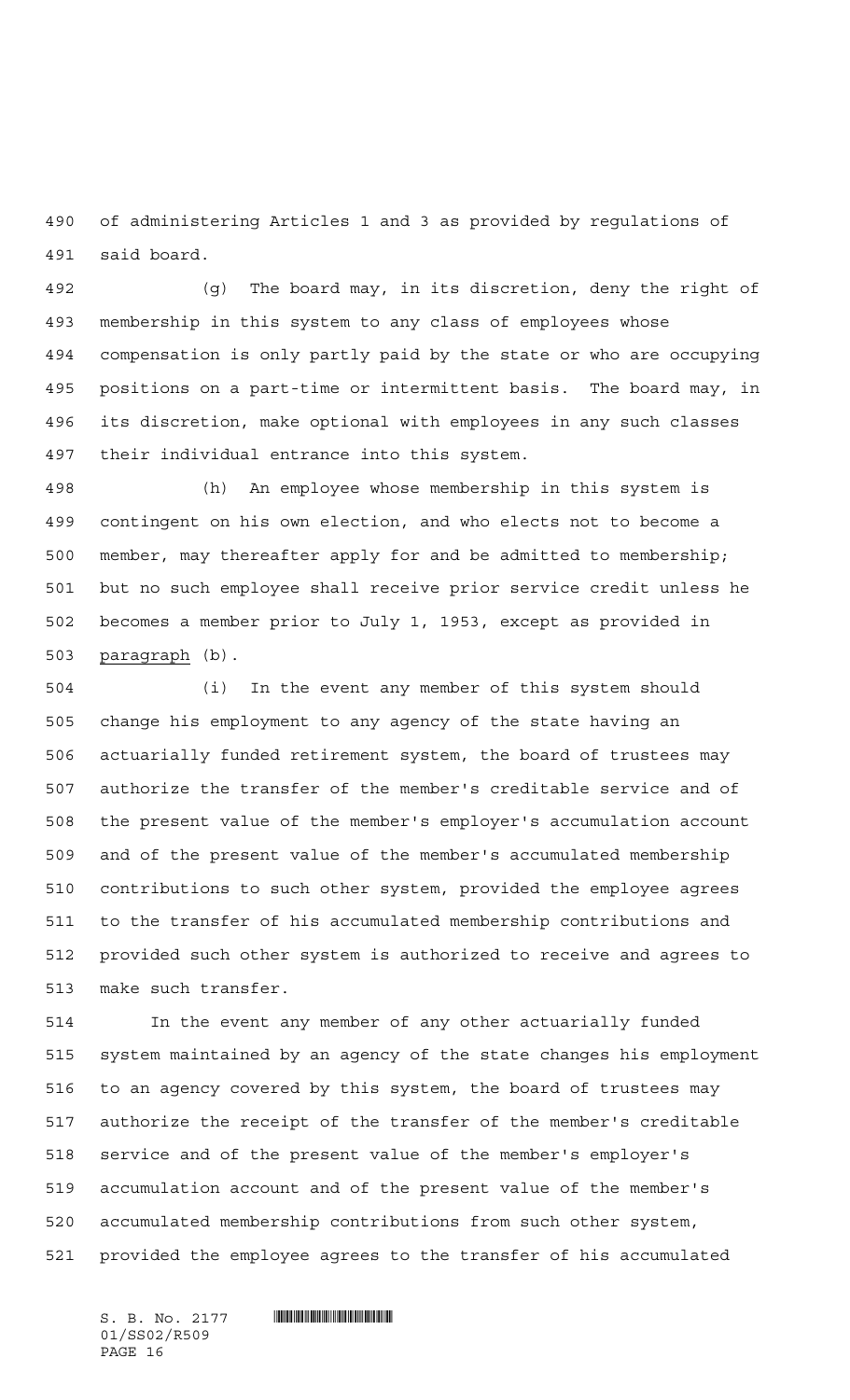membership contributions to this system and provided the other system is authorized and agrees to make such transfer.

 (j) Wherever herein state employment is referred to, it shall include joint employment by state and federal agencies of all kinds.

 (k) Employees of a political subdivision or instrumentality who were employed by such political subdivision or instrumentality prior to an agreement between such entity and the Public Employees' Retirement System to extend the benefits of this article to its employees, and which agreement provides for the establishment of retroactive service credit, and who have been members of the retirement system and have remained contributors to the retirement system for four (4) years, may receive credit for such retroactive service with such political subdivision or instrumentality, provided the employee and/or employer, as provided under the terms of the modification of the joinder agreement in allowing such coverage, pay into the retirement system the employer's and employee's contributions on wages paid the member during such previous employment, together with interest or actuarial cost as determined by the board covering the period from the date the service was rendered until the payment for the credit for such service was made. Such wages shall be verified by the Social Security Administration or employer payroll records. Effective July 1, 1998, upon eligibility as noted above, a member may receive credit for such retroactive service with such political subdivision or instrumentality provided:

 (1) The member shall furnish proof satisfactory to the board of trustees of certification of such services from the political subdivision or instrumentality where the services were rendered or verification by the Social Security Administration; and

 (2) The member shall pay to the retirement system on the date he or she is eligible for such credit or at any time

 $S. B. No. 2177$  . We see the set of  $S. B. No. 2177$ 01/SS02/R509 PAGE 17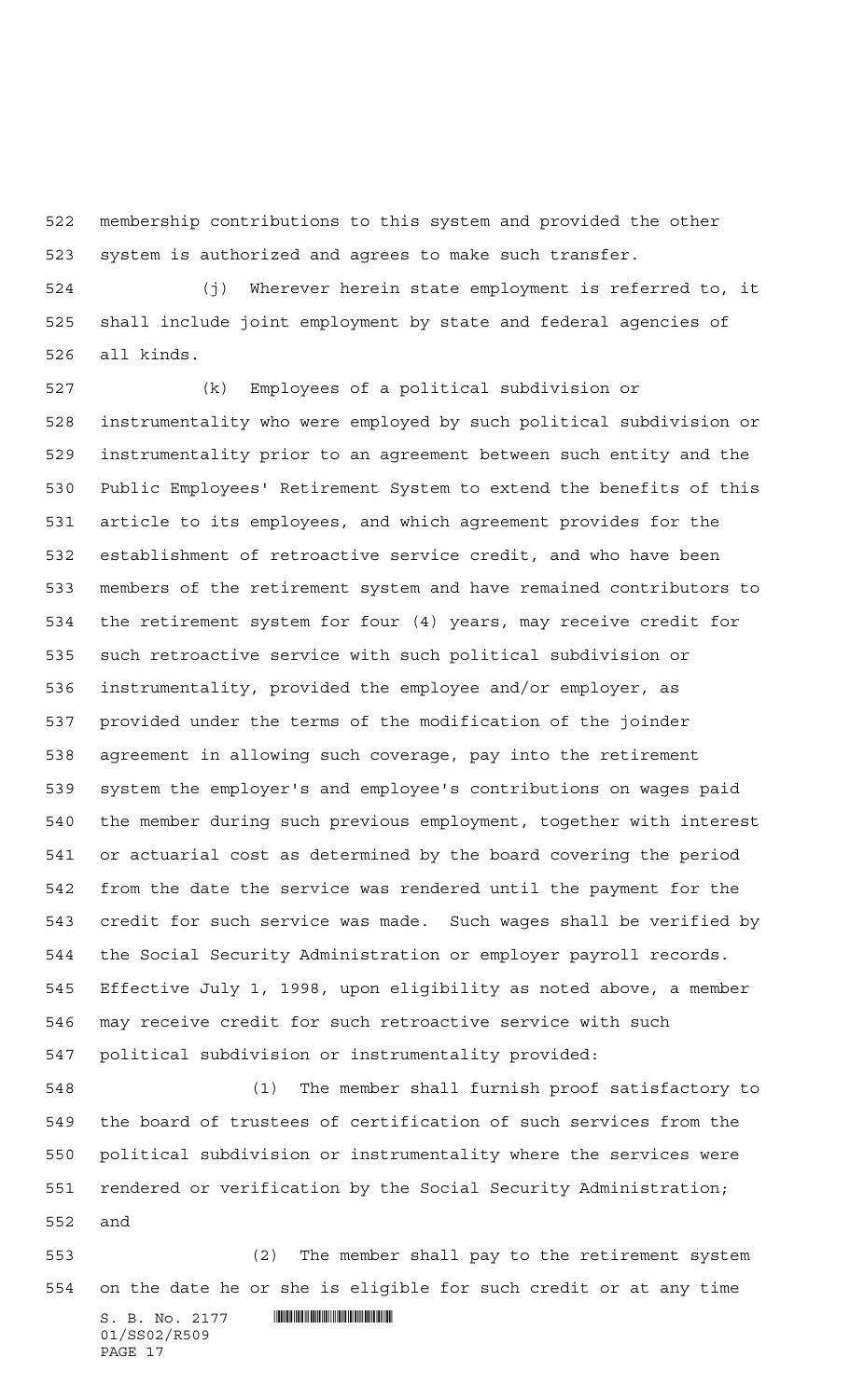thereafter prior to the date of retirement the actuarial cost for each year of such creditable service. The provisions of this subparagraph (2) shall be subject to the limitations of Section 415 of the Internal Revenue Code and regulations promulgated thereunder.

 Nothing contained in this paragraph (k) shall be construed to limit the authority of the board to allow the correction of reporting errors or omissions based on the payment of employee and employer contributions plus applicable interest. Payment for such time shall be made in increments of not less than one-quarter (1/4) year of creditable service beginning with the most recent service. Upon the payment of all or part of such required contributions, plus interest or the actuarial cost as provided above, the member shall receive credit for the period of creditable service for which full payment has been made to the retirement system.

 (l) Through June 30, 1998, any state service eligible for retroactive service credit, no part of which has ever been reported, and requiring the payment of employee and employer contributions plus interest, or, from and after July 1, 1998, any state service eligible for retroactive service credit, no part of which has ever been reported to the retirement system, and requiring the payment of the actuarial cost for such creditable service, may, at the member's option, be purchased in quarterly increments as provided above at such time as its purchase is otherwise allowed.

 (m) All rights to purchase retroactive service credit or repay a refund as provided in Section 25-11-101 et seq. shall terminate upon retirement.

 **II. THOSE WHO ARE NOT ELIGIBLE FOR MEMBERSHIP** The following classes of employees and officers shall not become members of this retirement system, any other provisions of Articles 1 and 3 to the contrary notwithstanding:

S. B. No. 2177 \*SS02/R509\* 01/SS02/R509 PAGE 18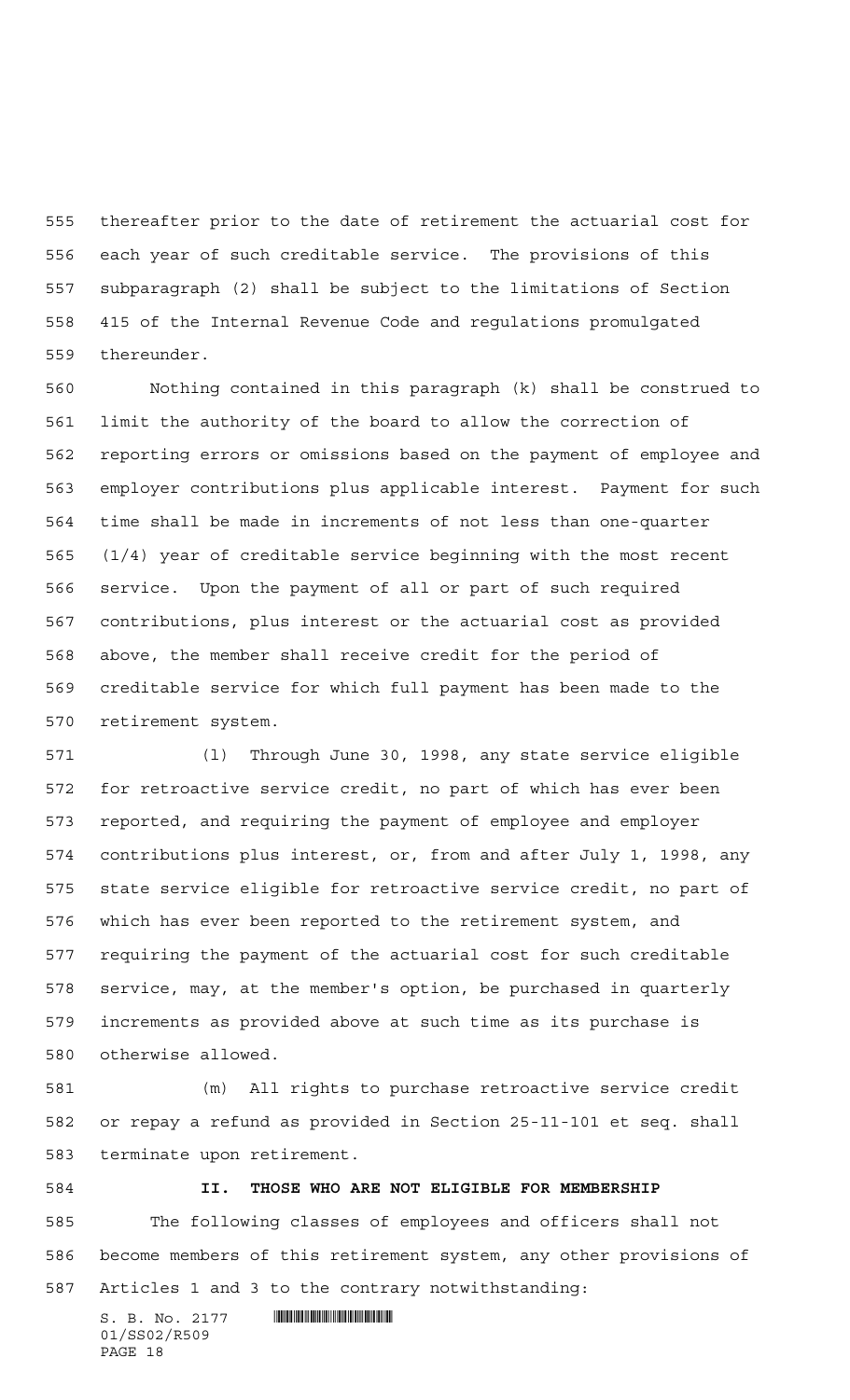(a) Patient or inmate help in state charitable, penal or correctional institutions;

 (b) Students of any state educational institution employed by any agency of the state for temporary, part-time or intermittent work;

 (c) Participants of Comprehensive Employment and Training Act of 1973 (CETA) being Public Law 93-203, who enroll on or after July l, 1979.

 **III. TERMINATION OF MEMBERSHIP** Membership in this system shall cease by a member withdrawing his accumulated contributions, or by a member withdrawing from active service with a retirement allowance, or by a member's death.

 SECTION 4. Section 25-11-127, Mississippi Code of 1972, is amended as follows:

 $S. B. No. 2177$  . We see the set of  $S. B. No. 2177$  25-11-127. No person who is being paid a retirement allowance, or a pension after retirement under this article, shall be employed or paid for any service by the State of Mississippi, except as provided in this section or in Section 25-11-126. This section shall not apply to any pensioner who has been elected to public office after retirement, nor to any person employed because of special knowledge or experience. This section shall not be construed to mean that any person employed or elected under the above exceptions shall become a member under Article 3 of the retirement system, nor shall any retirant of this retirement system who is reemployed or is reelected to office, after retirement continue to draw retirement benefits while so reemployed or reelected except those persons who choose to continue receiving a retirement allowance during their employment as teachers as authorized by Section 25-11-126. Any person who has been retired under the provisions of Articles l and 3 and who is later reemployed in service covered by this article shall cease to receive benefits hereunder unless he chooses to continue

01/SS02/R509 PAGE 19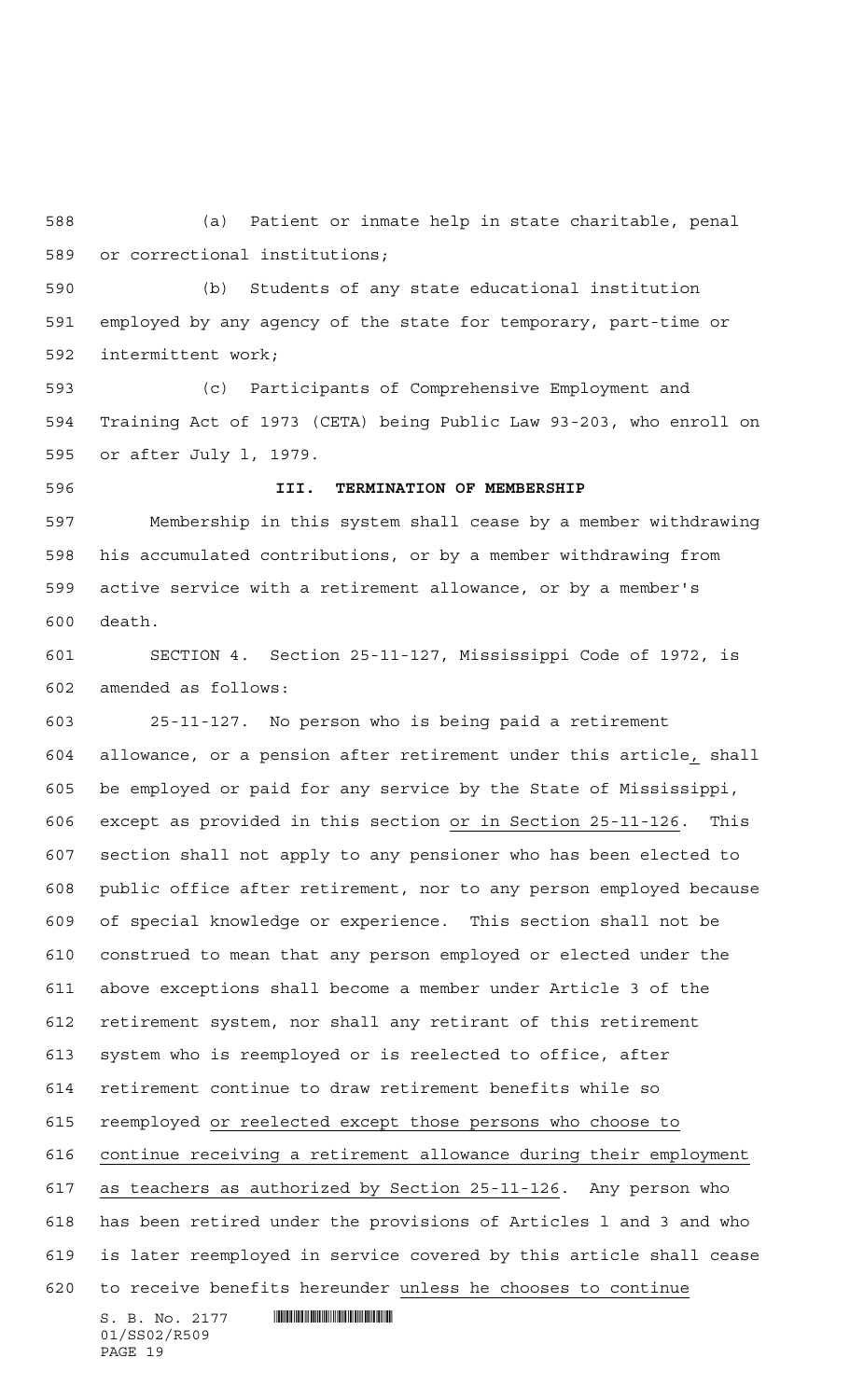receiving a retirement allowance during his employment as a teacher as authorized by Section 25-11-126, and the person shall again become a contributing member of the retirement system; and 624 when the person again retires, if he has been a contributing member of the retirement system during his reemployment and his reemployment exceeds six (6) months, he shall have his benefit recomputed, including service after again becoming a member. Provided further, that the total retirement allowance paid to the retired member in his previous retirement shall be deducted from his retirement reserve and taken into consideration in recalculating the retirement allowance under a new option selected. Nothing contained in this section shall be construed as prohibiting any county or city not a member of the Public Employees' Retirement System from employing persons up to the age of seventy-three (73); and provided further, that, through June 30, 1988, nothing contained in this section shall be construed as prohibiting any governmental unit which is a member from employing persons up to the age of seventy-three (73) who are not eligible for membership at the time of employment under Article 3.

 The board of trustees of the retirement system shall have the right to prescribe rules and regulations for the carrying out of this provision.

 The provisions of this section shall not be construed to prohibit any retirant regardless of age from being employed and from drawing retirement allowance either (a) for a period of time not to exceed one hundred twenty (120) days in any fiscal year, but less than one-half (1/2) of the normal working days for the position in any fiscal year, or (b) for a period of time in any fiscal year sufficient in length to permit a retirant to earn not in excess of twenty-five percent (25%) of retirant's average compensation or the current rate of the salary in effect for the regular position filled. Notice shall be given in writing to the executive director of the system, setting forth the facts upon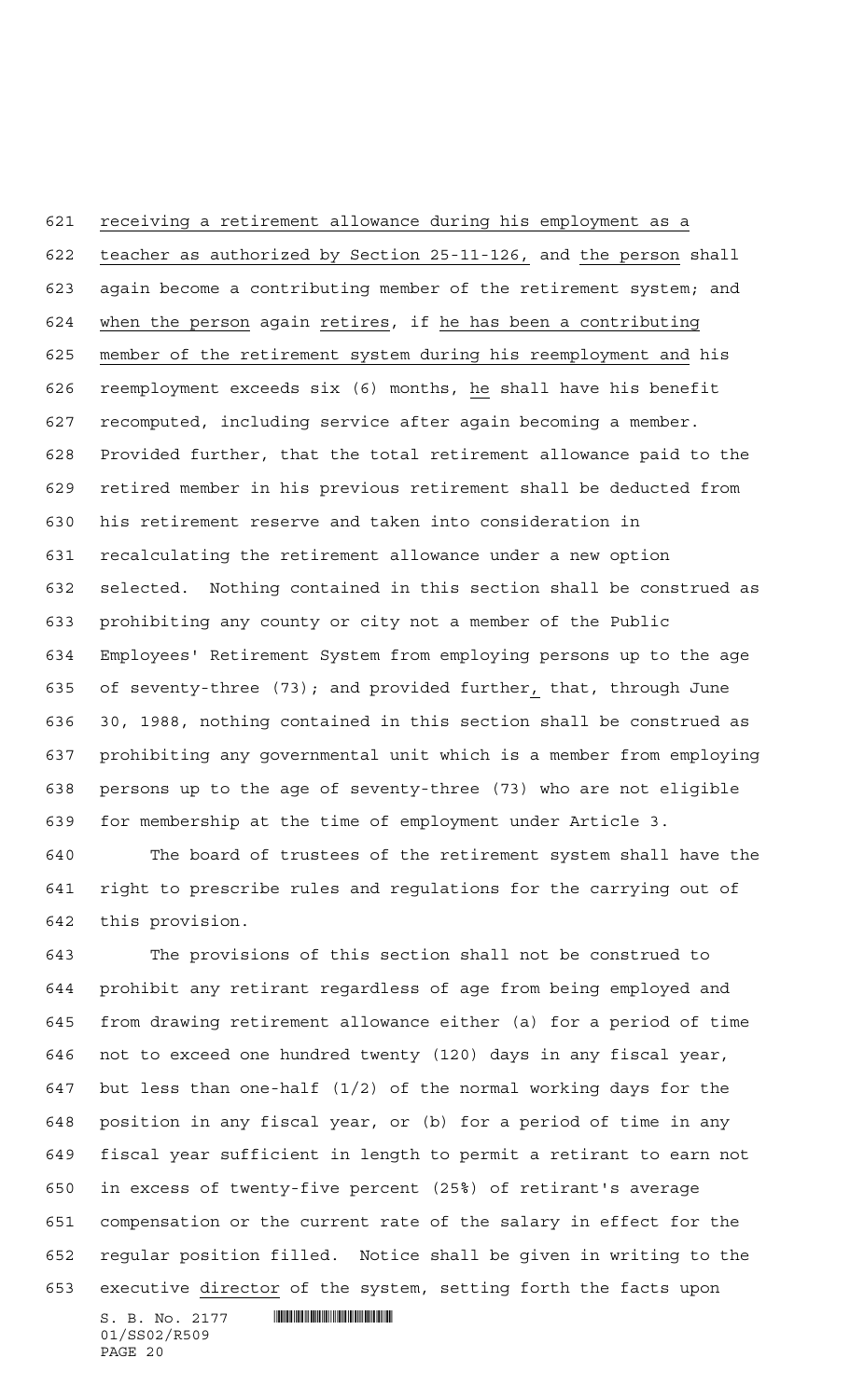which the **\*\*\*** employment is being made, and such notice shall be given within five (5) days from the date of employment and also from the date of termination of said employment. It is further provided that any member who has attained seventy (70) years of age and who has forty (40) or more years of creditable service may continue in office or employment or be reemployed or elected provided such person files annually, in writing, in the office of 661 the employer and the office of the executive director of the system prior to such services, a waiver of all salary or compensation and elects to receive in lieu of such salary or compensation a retirement allowance as provided in this section, in which event no salary or compensation shall thereafter be due or payable for such services and provided, further, that any such officer or employee may receive in addition to such retirement allowance any per diem, office expense allowance, mileage or travel expense authorized by any statute of the State of Mississippi. Any other member may continue in municipal or county office or employment or be reemployed or elected in a municipality or county provided such person files annually, in writing, in the office of the employer and the office of the executive director of the system prior to such services, a waiver of all salary or compensation and elects to receive in lieu of such salary or compensation a retirement allowance as provided in this section, in which event no salary or compensation shall thereafter be due or payable for such services and provided, further, that any such officer or employee may receive in addition to such retirement allowance any per diem, office expense allowance, mileage or travel expense authorized by any statute of the State of Mississippi.

 SECTION 5. Section 37-19-7, Mississippi Code of 1972, is amended as follows:

 37-19-7. (1) This section shall be known and may be cited as the Mississippi "Teacher Opportunity Program (TOP)." The

 $S. B. No. 2177$  . We see the set of  $S. B. No. 2177$ 01/SS02/R509 PAGE 21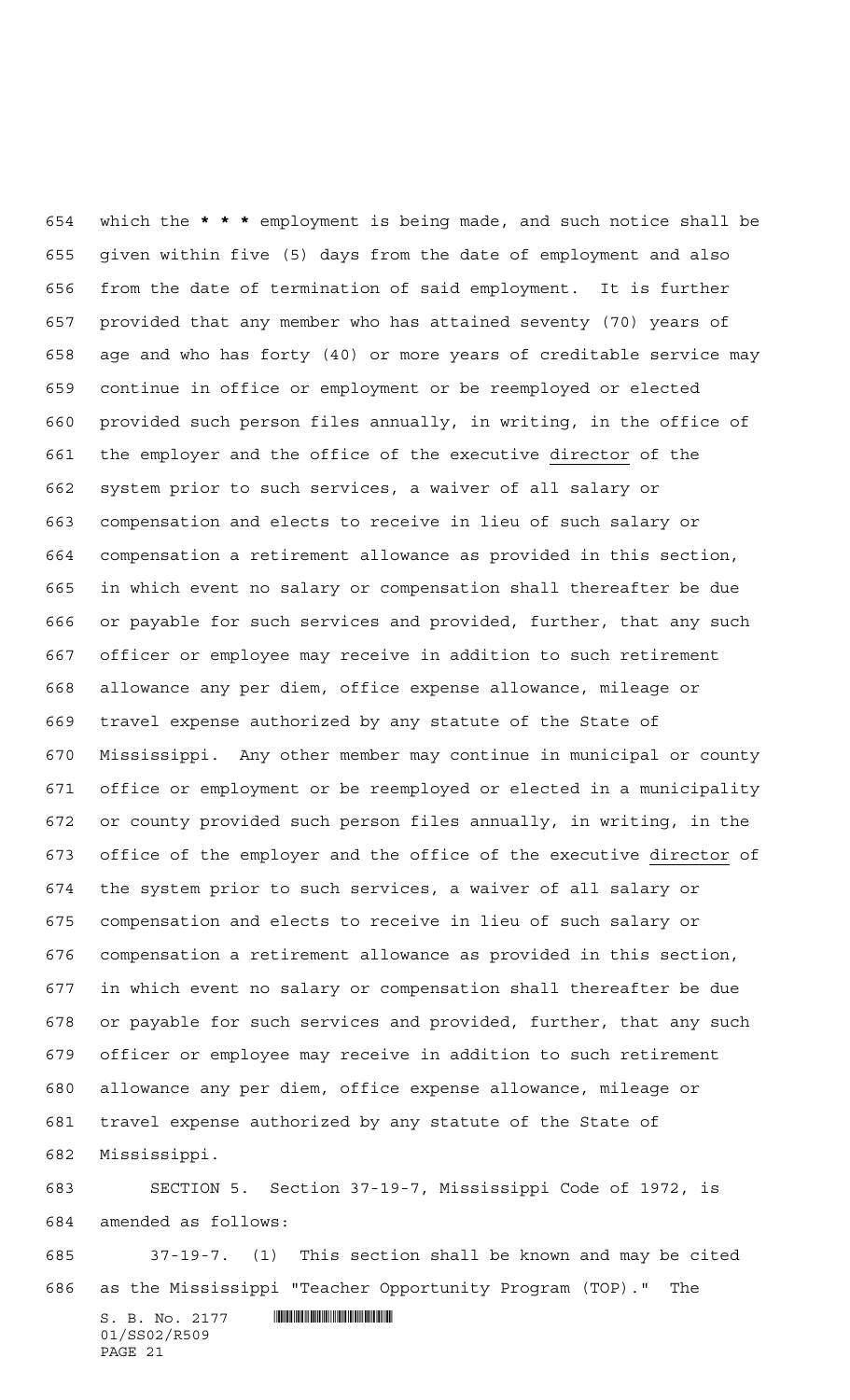$S. B. No. 2177$  . We see the set of  $S. B. N_O. 2177$ 01/SS02/R509 PAGE 22 allowance in the minimum education program and the Mississippi Adequate Education Program for teachers' salaries in each county and separate school district shall be determined and paid in accordance with the scale for teachers' salaries as provided in this subsection. For teachers holding the following types of licenses or the equivalent as determined by the State Board of Education, and the following number of years of teaching experience, the scale shall be as follows: **1999-2000 School Year and School Years Thereafter Less Than 25 Years of Teaching Experience** AAAA............................................. \$ 25,790.00 AAA................................................ 24,940.00 AA................................................. 24,090.00 A.................................................. 23,040.00 **25 or More Years of Teaching Experience** AAAA............................................. \$ 26,790.00 AAA................................................ 25,940.00 AA................................................. 25,090.00 A.................................................. 24,040.00 Provided, however, that in the event the Sine Die General Fund Revenue Estimate Increase for fiscal year 2002 is at least five percent (5%), as certified by the Legislative Budget Office to the State Board of Education, the scale shall be as follows: **2001-2002 School Year and School Years Thereafter Less Than 25 Years of Teaching Experience** AAAA............................................. \$ 26,290.00 AAA................................................ 25,440.00 AA................................................. 24,590.00 A.................................................. 23,540.00 **25 or More Years of Teaching Experience** AAAA............................................. \$ 27,790.00 AAA................................................ 26,940.00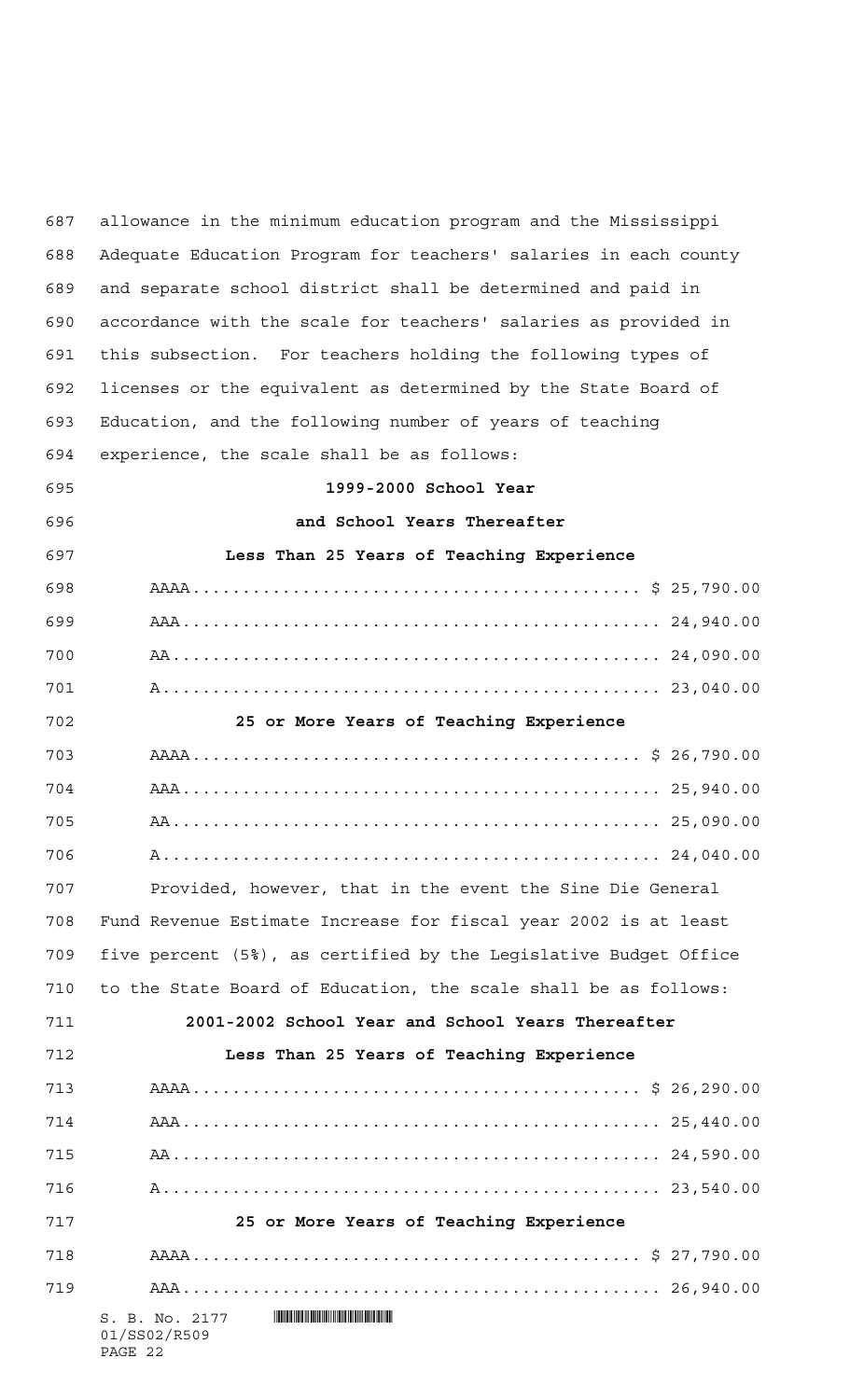$\textbf{S. B. No. } 2177 \quad \textbf{||||} \textbf{||||} \textbf{||} \textbf{||} \textbf{||} \textbf{||} \textbf{||} \textbf{||} \textbf{||} \textbf{||} \textbf{||} \textbf{||} \textbf{||} \textbf{||} \textbf{||} \textbf{||} \textbf{||} \textbf{||} \textbf{||} \textbf{||} \textbf{||} \textbf{||} \textbf{||} \textbf{||} \textbf{||} \textbf{||} \textbf{||} \textbf{||} \textbf{||} \textbf{||} \textbf{||} \textbf{||} \textbf{||} \text$ 01/SS02/R509 AA................................................. 26,090.00 A.................................................. 25,040.00 Provided further, that for each one percent (1%) that the Sine Die General Fund Revenue Estimate Growth exceeds the five percent (5%) minimum for fiscal year 2002, as certified by the Legislative Budget Office to the State Board of Education and subject to specific appropriation therefor by the Legislature, the State Board of Education shall revise the salary scale to provide an additional one percent (1%) across the board increase in the base salaries for each type of certificate. In the event the Sine Die General Fund Revenue Estimate Increase for fiscal year 2003 is at least five percent (5%), as certified by the Legislative Budget Office to the State Board of Education, the scale shall be as follows: **2002-2003 School Year and School Years Thereafter Less Than 25 Years of Teaching Experience** AAAA............................................. \$ 27,850.00 AAA................................................ 27,000.00 AA................................................. 26,150.00 A.................................................. 24,700.00 **25 or More Years of Teaching Experience** AAAA............................................. \$ 29,850.00 AAA................................................ 29,000.00 AA................................................. 28,150.00 A.................................................. 26,700.00 The State Board of Education shall revise the salary scale prescribed above for the 2002-2003 school year to conform to any adjustments made to the salary scale in the prior fiscal year due to revenue growth over and above five percent (5%). Provided further, that for each one percent (1%) that the Sine Die General Fund Revenue Estimate Growth exceeds the five percent (5%) minimum for fiscal year 2003, as certified by the Legislative Budget Office to the State Board of Education and subject to specific

PAGE 23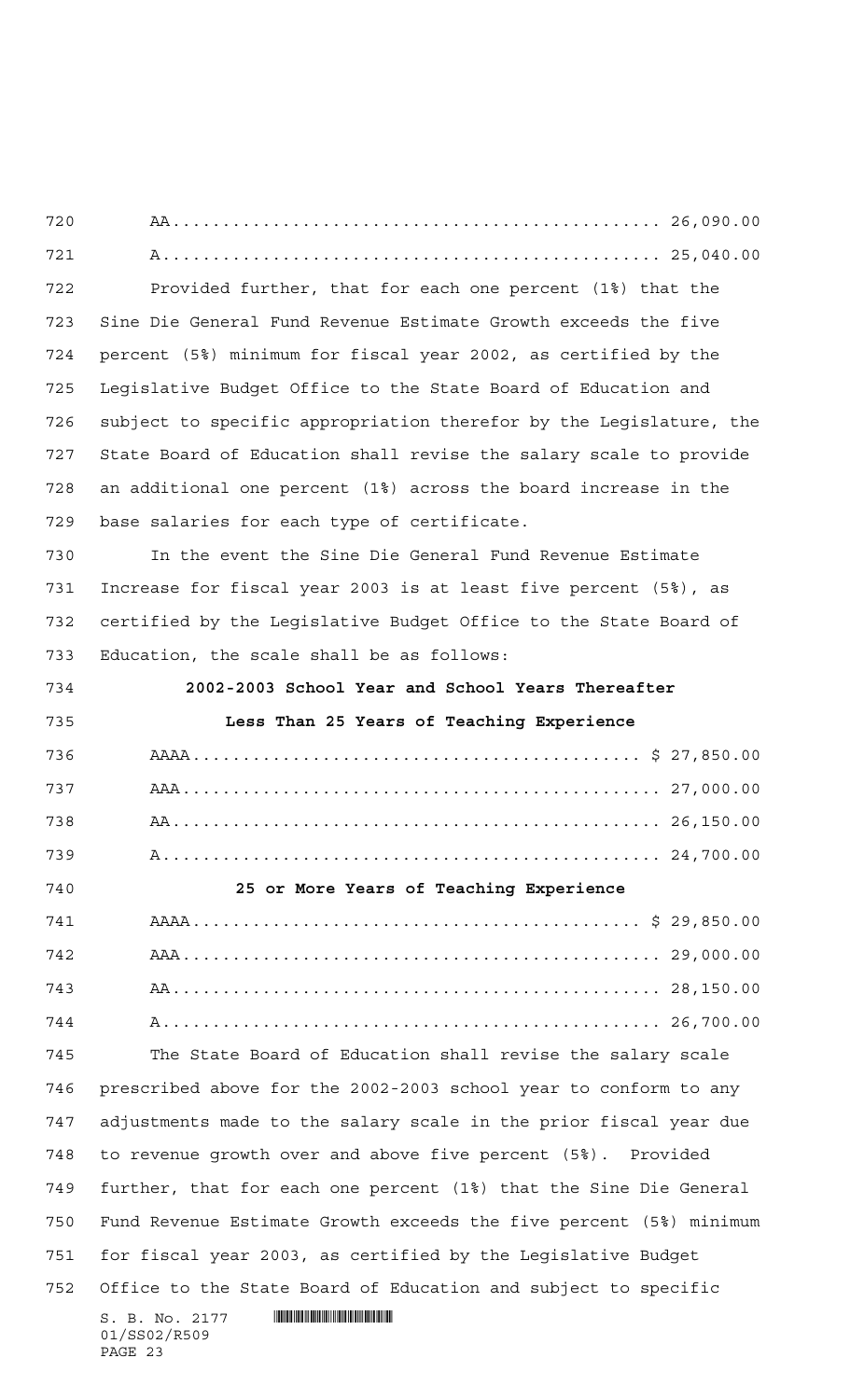appropriation therefor by the Legislature, the State Board of Education shall revise the salary scale to provide an additional one percent (1%) across the board increase in the base salaries for each type of certificate.

 In the event the Sine Die General Fund Revenue Estimate Increase for fiscal year 2004 is at least five percent (5%), as certified by the Legislative Budget Office to the State Board of Education, the scale shall be as follows:

 **2003-2004 School Year and School Years Thereafter Less Than 25 Years of Teaching Experience** AAAA............................................. \$ 29,550.00 AAA................................................ 28,700.00 AA................................................. 27,850.00 A.................................................. 26,000.00 **25 or More Years of Teaching Experience** AAAA............................................. \$ 31,550.00 AAA................................................ 30,700.00 AA................................................. 29,850.00 A.................................................. 28,000.00

 The State Board of Education shall revise the salary scale prescribed above for the 2003-2004 school year to conform to any adjustments made to the salary scale in prior fiscal years due to revenue growth over and above five percent (5%). Provided further, that for each one percent (1%) that the Sine Die General Fund Revenue Estimate Growth exceeds the five percent (5%) minimum for fiscal year 2004, as certified by the Legislative Budget Office to the State Board of Education and subject to specific appropriation therefor by the Legislature, the State Board of Education shall revise the salary scale to provide an additional one percent (1%) across the board increase in the base salaries for each type of certificate.

 In the event the Sine Die General Fund Revenue Estimate Increase for fiscal year 2005 is at least five percent (5%), as

 $S. B. No. 2177$  . THE SET OF SET OF SET OF SET OF SET OF SET OF SET OF SET OF SET OF SET OF SET OF SET OF SET OF SET OF SET OF SET OF SET OF SET OF SET OF SET OF SET OF SET OF SET OF SET OF SET OF SET OF SET OF SET OF SET O 01/SS02/R509 PAGE 24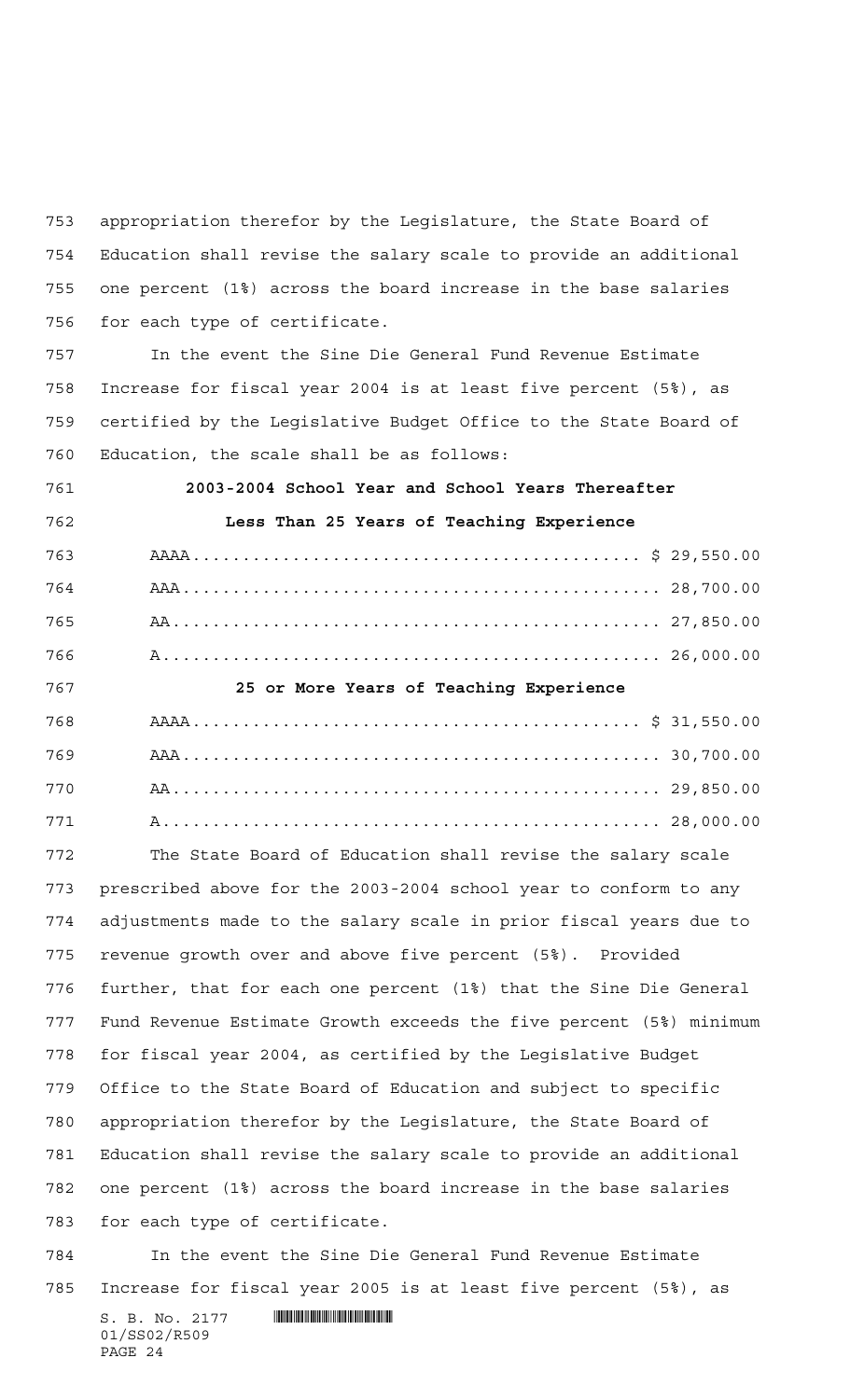certified by the Legislative Budget Office to the State Board of Education, the scale shall be as follows:

| 788 | 2004-2005 School Year and School Years Thereafter |
|-----|---------------------------------------------------|
| 789 | Less Than 25 Years of Teaching Experience         |
| 790 |                                                   |
| 791 |                                                   |
| 792 |                                                   |
| 793 |                                                   |
| 794 | 25 or More Years of Teaching Experience           |
| 795 |                                                   |
| 796 |                                                   |
| 797 |                                                   |
| 798 |                                                   |

 The State Board of Education shall revise the salary scale prescribed above for the 2004-2005 school year to conform to any adjustments made to the salary scale in prior fiscal years due to revenue growth over and above five percent (5%). Provided further, that for each one percent (1%) that the Sine Die General Fund Revenue Estimate Growth exceeds the five percent (5%) minimum for fiscal year 2005, as certified by the Legislative Budget Office to the State Board of Education and subject to specific appropriation therefor by the Legislature, the State Board of Education shall revise the salary scale to provide an additional one percent (1%) across the board increase in the base salaries for each type of certificate.

811 In the event the Sine Die General Fund Revenue Estimate Increase for fiscal year 2006 is at least five percent (5%), as certified by the Legislative Budget Office to the State Board of Education, the scale shall be as follows:

| 815 | 2005-2006 School Year and School Years Thereafter |
|-----|---------------------------------------------------|
| 816 | Less Than 25 Years of Teaching Experience         |
| 817 |                                                   |
| 818 |                                                   |
|     |                                                   |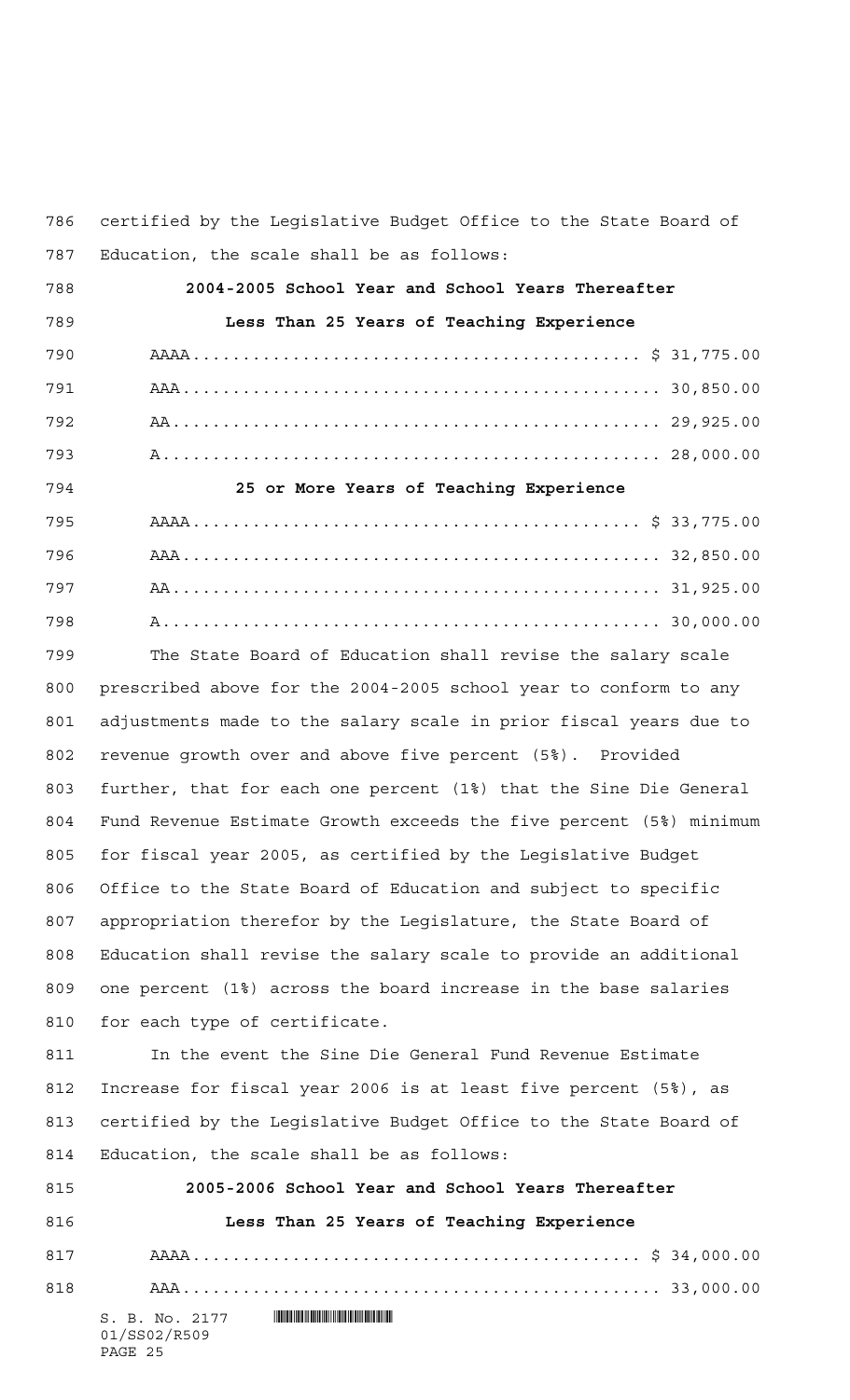AA................................................. 32,000.00 A.................................................. 30,000.00 **25 or More Years of Teaching Experience** AAAA............................................. \$ 36,000.00 AAA................................................ 35,000.00 AA................................................. 34,000.00 A.................................................. 32,000.00 The State Board of Education shall revise the salary scale

 prescribed above for the 2005-2006 school year to conform to any adjustments made to the salary scale in prior fiscal years due to revenue growth over and above five percent (5%). Provided further, that for each one percent (1%) that the Sine Die General Fund Revenue Estimate Growth exceeds the five percent (5%) minimum for fiscal year 2006, as certified by the Legislative Budget Office to the State Board of Education and subject to specific appropriation therefor by the Legislature, the State Board of Education shall revise the salary scale to provide an additional one percent (1%) across the board increase in the base salaries for each type of certificate.

 It is the intent of the Legislature that any state funds made available for salaries of licensed personnel in excess of the funds paid for such salaries for the 1986-1987 school year shall be paid to licensed personnel pursuant to a personnel appraisal and compensation system implemented by the State Board of Education. The State Board of Education shall have the authority to adopt and amend rules and regulations as are necessary to establish, administer and maintain the system.

 All teachers employed on a full-time basis shall be paid a minimum salary in accordance with the above scale. However, no school district shall receive any funds under this section for any school year during which the local supplement paid to any individual teacher shall have been reduced to a sum less than that paid to that individual teacher for performing the same duties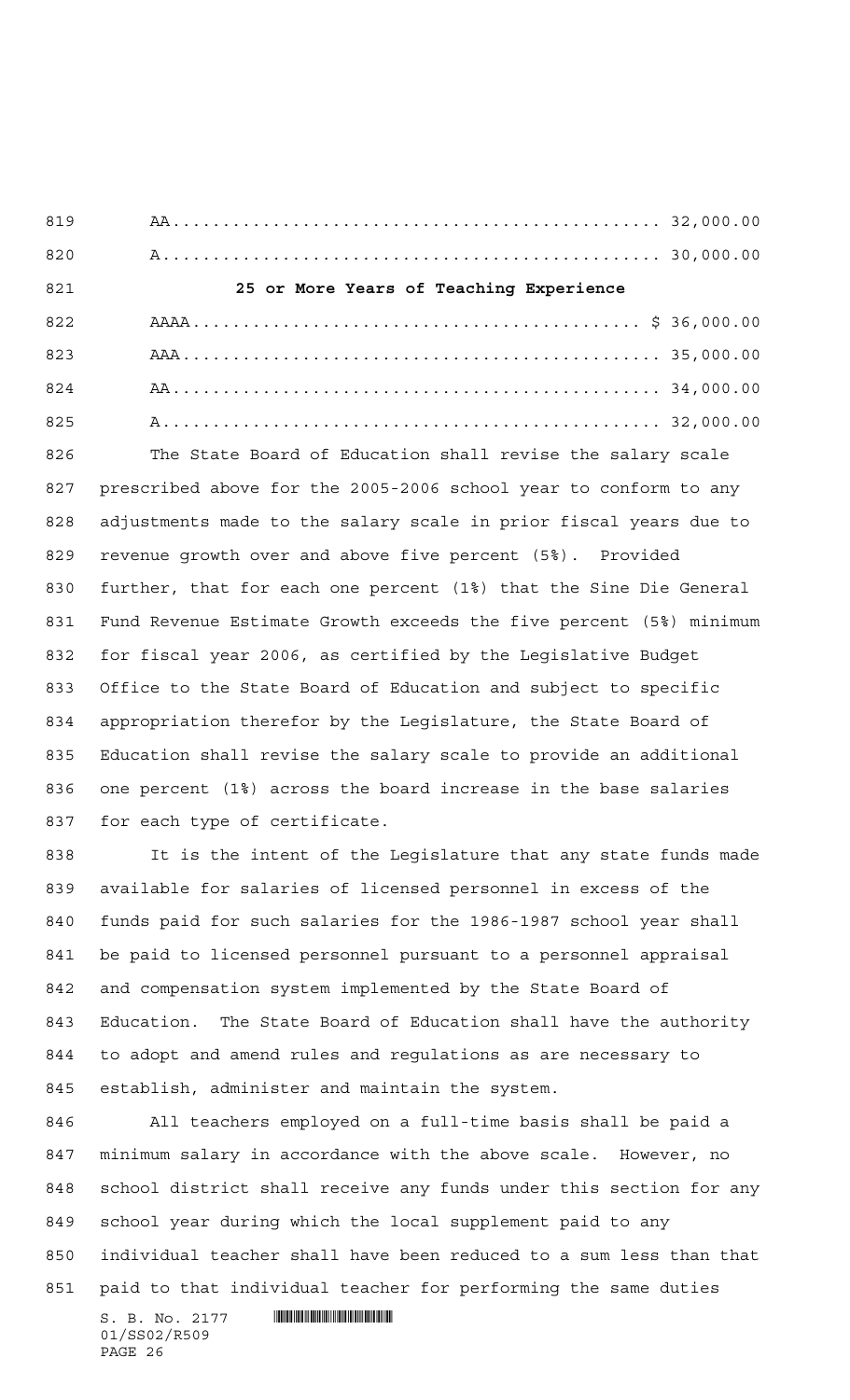from local supplement during the immediately preceding school year. The amount actually spent for the purposes of group health and/or life insurance shall be considered as a part of the aggregate amount of local supplement but shall not be considered a part of the amount of individual local supplement.

 For teachers holding a Class AAAA license, the minimum base pay specified in this subsection shall be increased by the sum of Six Hundred Sixty Dollars (\$660.00) for each year of teaching experience possessed by the person holding such license until such person shall have twenty-five (25) years of teaching experience.

 For teachers holding a Class AAA license, the minimum base pay specified in this subsection shall be increased by the sum of Five Hundred Ninety-five Dollars (\$595.00) for each year of teaching experience possessed by the person holding such license until such person shall have twenty-five (25) years of teaching experience.

 For teachers holding a Class AA license, the minimum base pay specified in this subsection shall be increased by the sum of Five Hundred Thirty Dollars (\$530.00) for each year of teaching experience possessed by the person holding such license until such person shall have twenty-five (25) years of teaching experience.

 For teachers holding a Class A license, the minimum base pay specified in this subsection shall be increased by the sum of Four Hundred Thirty-five Dollars (\$435.00) for each year of teaching experience possessed by the person holding such license until such person shall have twenty-one (21) years of teaching experience.

 Provided, however, that in the event the Sine Die General Fund Revenue Estimate Increase for fiscal year 2003 is at least five percent (5%), as certified by the Legislative Budget Office to the State Board of Education, the annual increments shall be as follows:

 For teachers holding a Class AAAA license, the minimum base pay specified in this subsection shall be increased by the sum of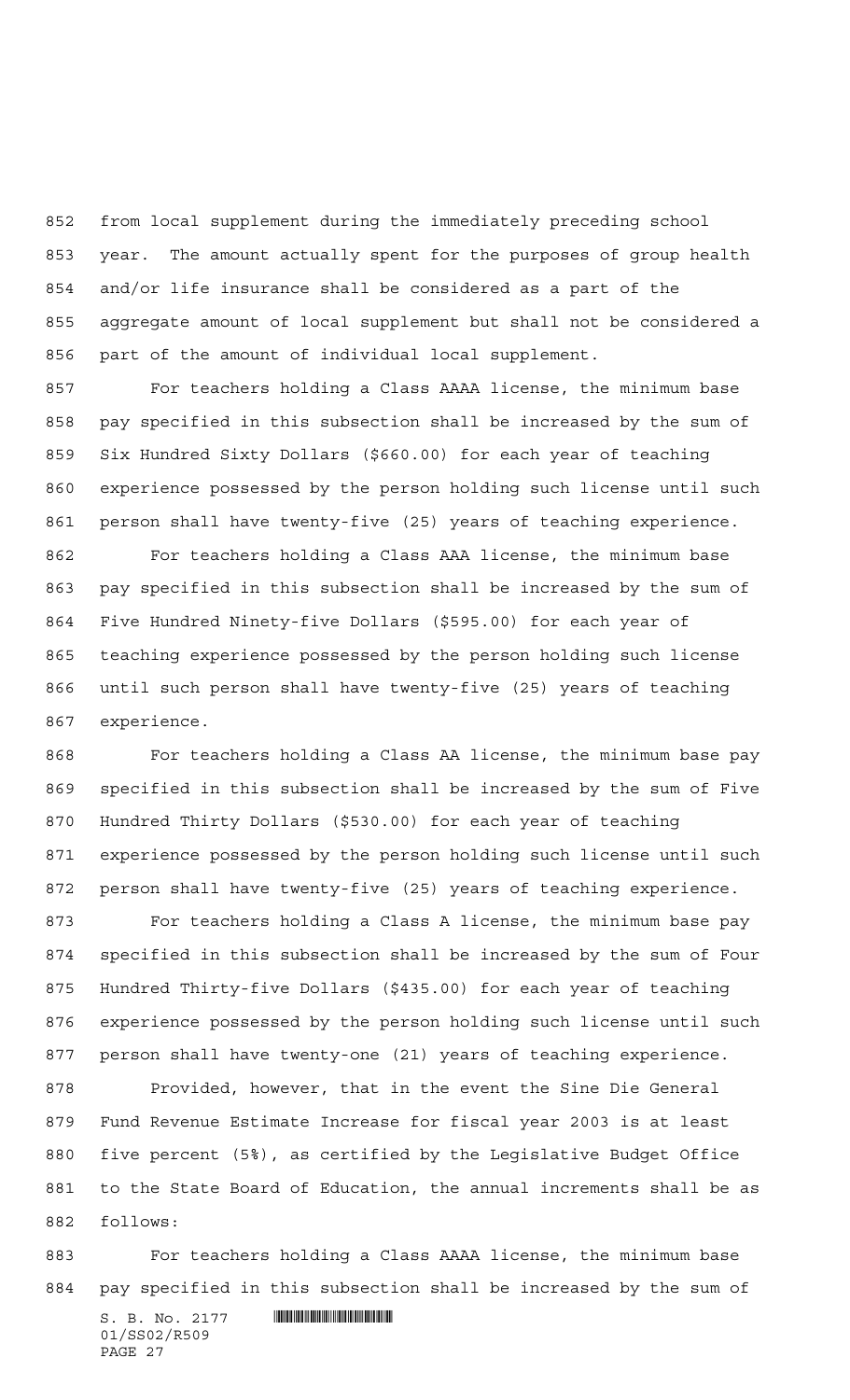Six Hundred Eighty-five Dollars (\$685.00) for each year of teaching experience possessed by the person holding such license until such person shall have twenty-five (25) years of teaching experience.

 For teachers holding a Class AAA license, the minimum base pay specified in this subsection shall be increased by the sum of Six Hundred Twenty Dollars (\$620.00) for each year of teaching experience possessed by the person holding such license until such person shall have twenty-five (25) years of teaching experience. For teachers holding a Class AA license, the minimum base pay specified in this subsection shall be increased by the sum of Five Hundred Fifty-five Dollars (\$555.00) for each year of teaching

 experience possessed by the person holding such license until such person shall have twenty-five (25) years of teaching experience.

 For teachers holding a Class A license, the minimum base pay specified in this subsection shall be increased by the sum of Four Hundred Forty-five Dollars (\$445.00) for each year of teaching experience possessed by the person holding such license until such person shall have twenty-two (22) years of teaching experience.

 In the event the Sine Die General Fund Revenue Estimate Increase for fiscal year 2004 is at least five percent (5%), as certified by the Legislative Budget Office to the State Board of Education, the annual increments shall be as follows:

 For teachers holding a Class AAAA license, the minimum base pay specified in this subsection shall be increased by the sum of Seven Hundred Ten Dollars (\$710.00) for each year of teaching experience possessed by the person holding such license until such person shall have twenty-five (25) years of teaching experience.

 For teachers holding a Class AAA license, the minimum base pay specified in this subsection shall be increased by the sum of Six Hundred Forty-five Dollars (\$645.00) for each year of teaching experience possessed by the person holding such license until such person shall have twenty-five (25) years of teaching experience.

 $S. B. No. 2177$  . We see the set of  $S. B. No. 2177$ 01/SS02/R509 PAGE 28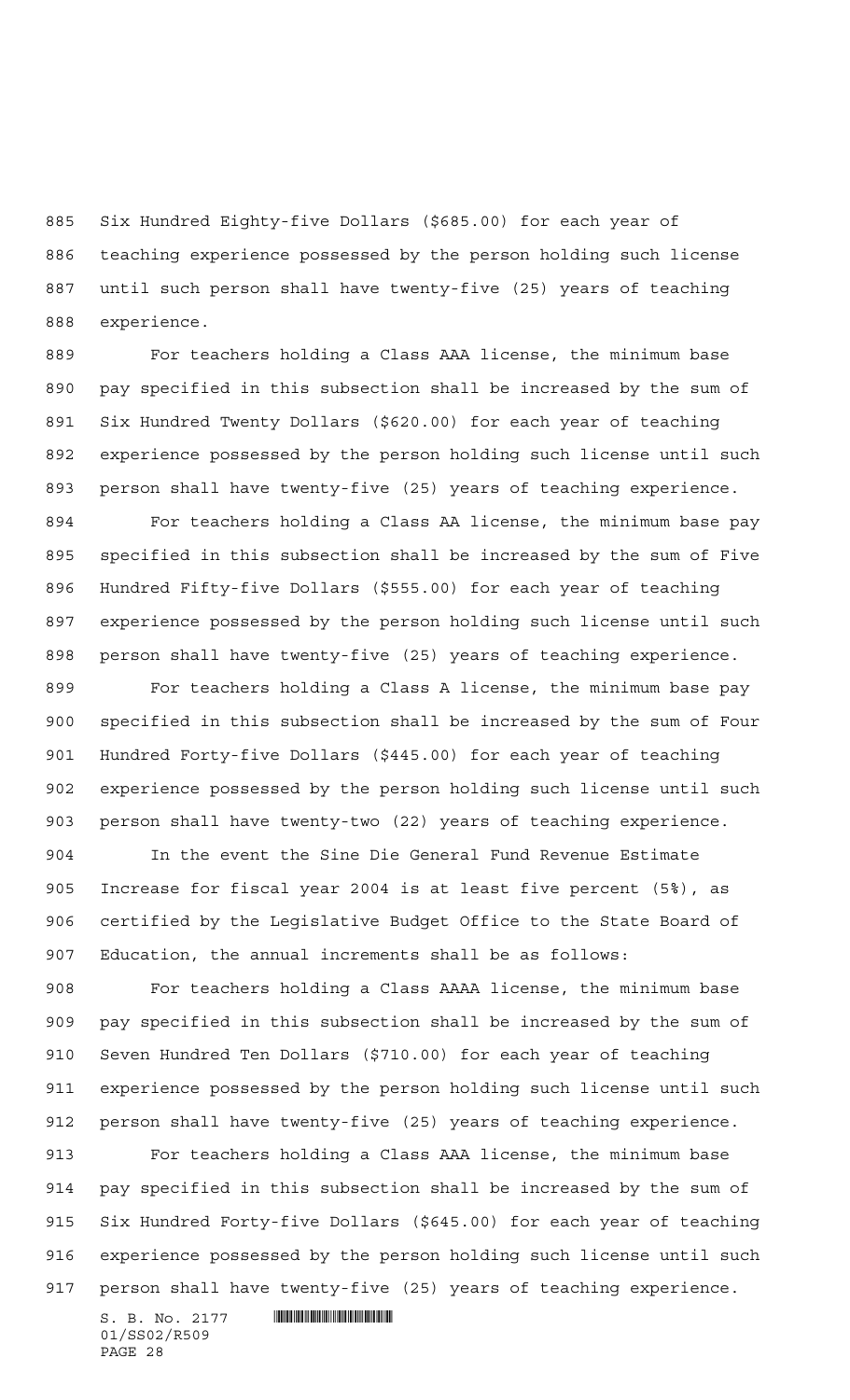For teachers holding a Class AA license, the minimum base pay specified in this subsection shall be increased by the sum of Five Hundred Eighty Dollars (\$580.00) for each year of teaching experience possessed by the person holding such license until such person shall have twenty-five (25) years of teaching experience.

 For teachers holding a Class A license, the minimum base pay specified in this subsection shall be increased by the sum of Four Hundred Fifty-five Dollars (\$455.00) for each year of teaching experience possessed by the person holding such license until such person shall have twenty-three (23) years of teaching experience.

 In the event the Sine Die General Fund Revenue Estimate Increase for fiscal year 2005 is at least five percent (5%), as certified by the Legislative Budget Office to the State Board of Education, the annual increments shall be as follows:

 For teachers holding a Class AAAA license, the minimum base pay specified in this subsection shall be increased by the sum of Seven Hundred Forty Dollars (\$740.00) for each year of teaching experience possessed by the person holding such license until such person shall have twenty-five (25) years of teaching experience.

 For teachers holding a Class AAA license, the minimum base pay specified in this subsection shall be increased by the sum of Six Hundred Seventy-five Dollars (\$675.00) for each year of teaching experience possessed by the person holding such license until such person shall have twenty-five (25) years of teaching experience.

 For teachers holding a Class AA license, the minimum base pay specified in this subsection shall be increased by the sum of Six Hundred Ten Dollars (\$610.00) for each year of teaching experience possessed by the person holding such license until such person shall have twenty-five (25) years of teaching experience.

 For teachers holding a Class A license, the minimum base pay specified in this subsection shall be increased by the sum of Four Hundred Sixty-five Dollars (\$465.00) for each year of teaching

 $S. B. No. 2177$  . We see the set of  $S. B. No. 2177$ 01/SS02/R509 PAGE 29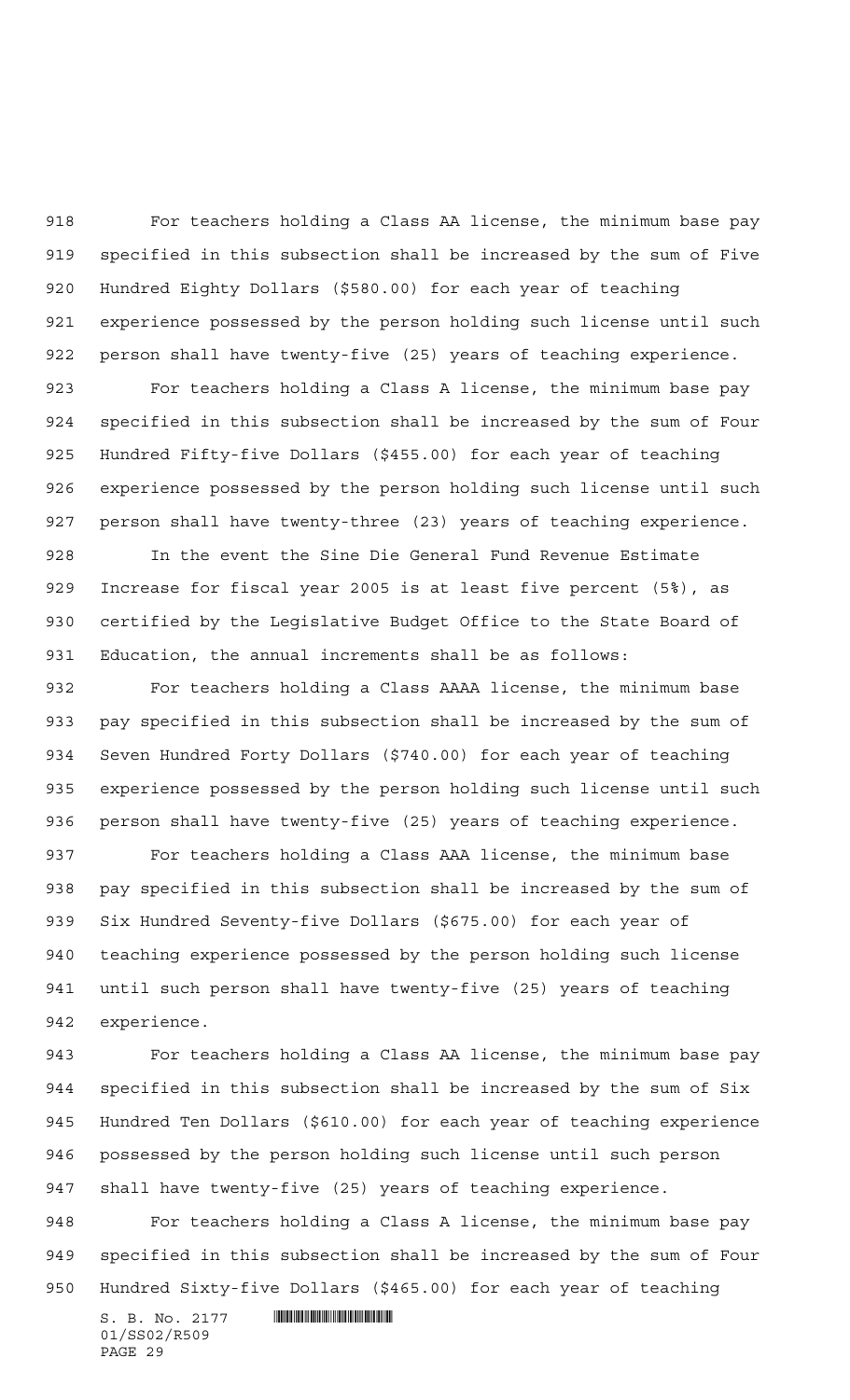experience possessed by the person holding such license until such person shall have twenty-four (24) years of teaching experience.

 In the event the Sine Die General Fund Revenue Estimate Increase for fiscal year 2006 is at least five percent (5%), as certified by the Legislative Budget Office to the State Board of Education, the annual increments shall be as follows:

 For teachers holding a Class AAAA license, the minimum base pay specified in this subsection shall be increased by the sum of Seven Hundred Seventy Dollars (\$770.00) for each year of teaching experience possessed by the person holding such license until such person shall have twenty-five (25) years of teaching experience.

 For teachers holding a Class AAA license, the minimum base pay specified in this subsection shall be increased by the sum of Seven Hundred Five Dollars (\$705.00) for each year of teaching experience possessed by the person holding such license until such person shall have twenty-five (25) years of teaching experience. For teachers holding a Class AA license, the minimum base pay specified in this subsection shall be increased by the sum of Six Hundred Forty Dollars (\$640.00) for each year of teaching

 experience possessed by the person holding such license until such person shall have twenty-five (25) years of teaching experience.

 For teachers holding a Class A license, the minimum base pay specified in this subsection shall be increased by the sum of Four Hundred Eighty Dollars (\$480.00) for each year of teaching experience possessed by the person holding such license until such person shall have twenty-four (24) years of teaching experience.

 The level of professional training of each teacher to be used in establishing the salary allotment for the teachers for each year shall be determined by the type of valid teacher's license issued to those teachers on or before October 1 of the current school year.

 (2) (a) The following employees shall receive an annual salary supplement in the amount of Six Thousand Dollars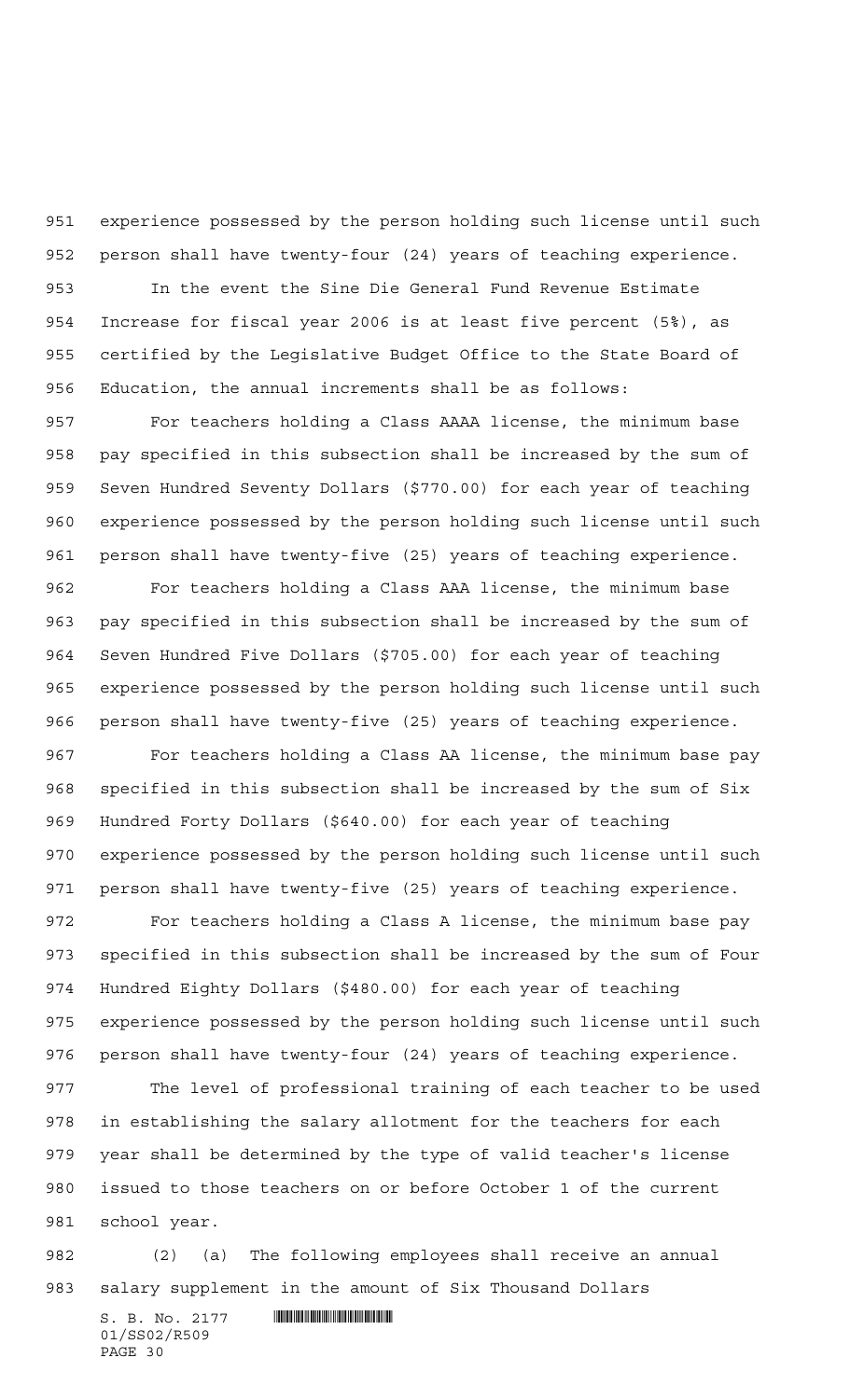(\$6,000.00), plus fringe benefits, in addition to any other compensation to which the employee may be entitled:

 (i) Any licensed teacher who has met the requirements and acquired a Master Teacher certificate from the National Board for Professional Teaching Standards and who is employed by a local school board or the State Board of Education as a teacher and not as an administrator. In the 1999-2000 and 2000-2001 school year, such teacher shall submit documentation to the State Department of Education that the certificate was received prior to April 15 in order to be eligible for the full salary supplement in the current school year. In the 2001-2002 school year and in school years thereafter, such teacher shall submit documentation to the State Department of Education that the certificate was received prior to October 15 in order to be eligible for the full salary supplement in the current school year, or the teacher shall submit such documentation to the State Department of Education prior to February 15 in order to be eligible for a prorated salary supplement beginning with the second term of the school year.

 (ii) From and after July 1, 1999, any licensed school counselor who has met the requirements and acquired a National Certified School Counselor (NCSC) endorsement from the National Board of Certified Counselors and who is employed by a local school board or the State Board of Education as a counselor and not as an administrator. Such licensed school counselor shall submit documentation to the State Department of Education that the endorsement was received prior to October 15 in order to be eligible for the full salary supplement in the current school year, or the licensed school counselor shall submit such documentation to the State Department of Education prior to February 15 in order to be eligible for a prorated salary supplement beginning with the second term of the school year. However, the salary supplement authorized under this item shall be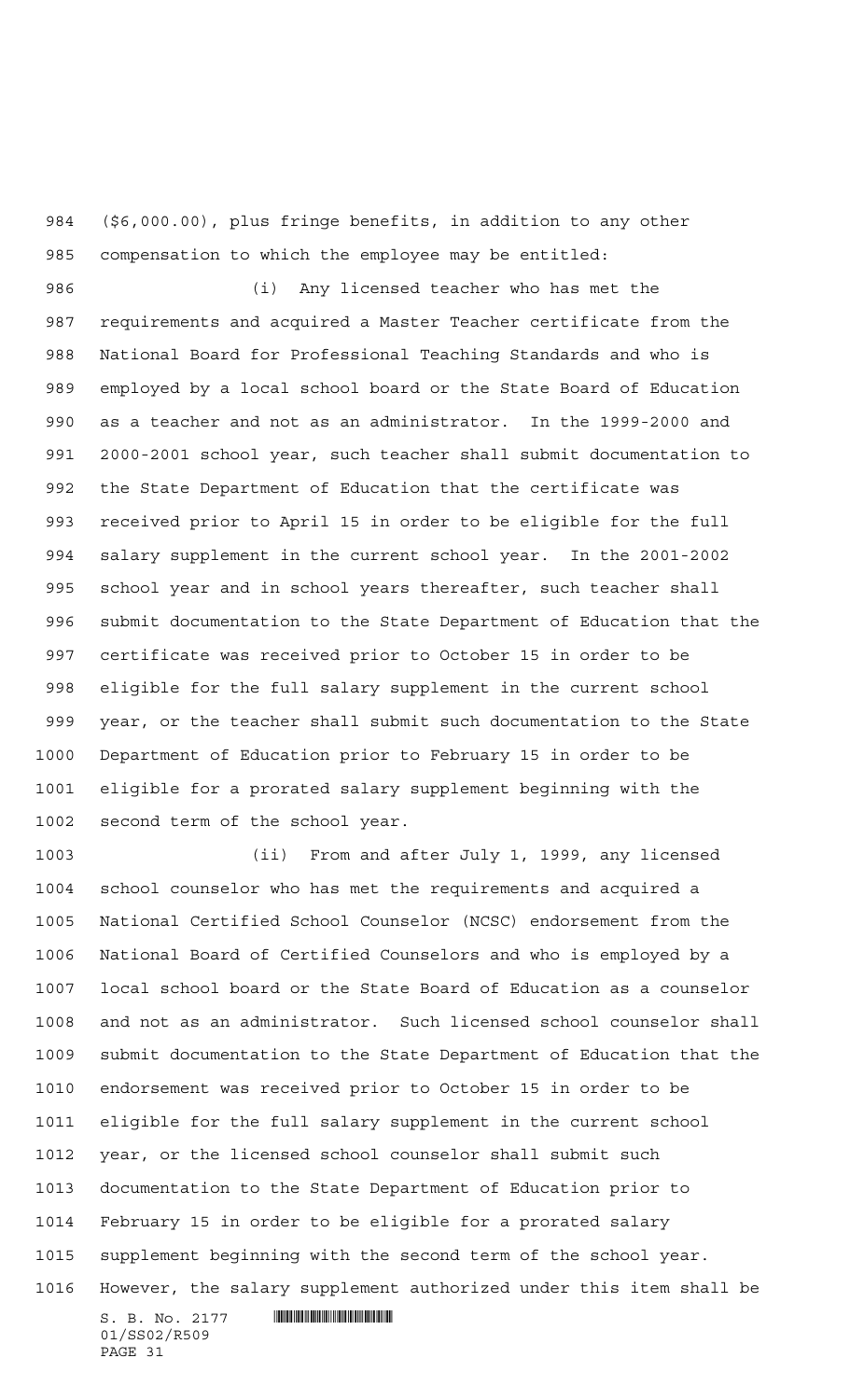discontinued two (2) years after the date on which the National Board for Professional Teaching Standards offers a certification process for a Master Teacher certificate for school counselors, and any school counselor receiving the salary supplement will be required to complete the Master Teacher certificate process under item (i) of this paragraph in order to continue receiving such salary supplement.

 (iii) From and after July 1, 1999, any licensed speech-language pathologist and audiologist who has met the requirements and acquired a Certificate of Clinical Competence from the American Speech-Language-Hearing Association and who is employed by a local school board. Such licensed speech-language pathologist and audiologist shall submit documentation to the State Department of Education that the certificate or endorsement was received prior to October 15 in order to be eligible for the full salary supplement in the current school year, or the licensed speech-language pathologist and audiologist shall submit such documentation to the State Department of Education prior to February 15 in order to be eligible for a prorated salary supplement beginning with the second term of the school year. However, the salary supplement authorized under this item shall be discontinued two (2) years after the date on which the National Board for Professional Teaching Standards offers a certification process for a Master Teacher certificate for school speech pathologists and audiologists, and any school speech pathologist and audiologist receiving the salary supplement will be required to complete the Master Teacher certificate process under item (i) of this paragraph in order to continue receiving such salary supplement.

 (b) An employee shall be reimbursed one (1) time for the actual cost of completing the process of acquiring the certificate or endorsement, excluding any costs incurred for postgraduate courses, not to exceed Five Hundred Dollars (\$500.00)

 $\textbf{S. B. No. } 2177 \quad \textbf{||||} \textbf{||||} \textbf{||} \textbf{||} \textbf{||} \textbf{||} \textbf{||} \textbf{||} \textbf{||} \textbf{||} \textbf{||} \textbf{||} \textbf{||} \textbf{||} \textbf{||} \textbf{||} \textbf{||} \textbf{||} \textbf{||} \textbf{||} \textbf{||} \textbf{||} \textbf{||} \textbf{||} \textbf{||} \textbf{||} \textbf{||} \textbf{||} \textbf{||} \textbf{||} \textbf{||} \textbf{||} \textbf{||} \text$ 01/SS02/R509 PAGE 32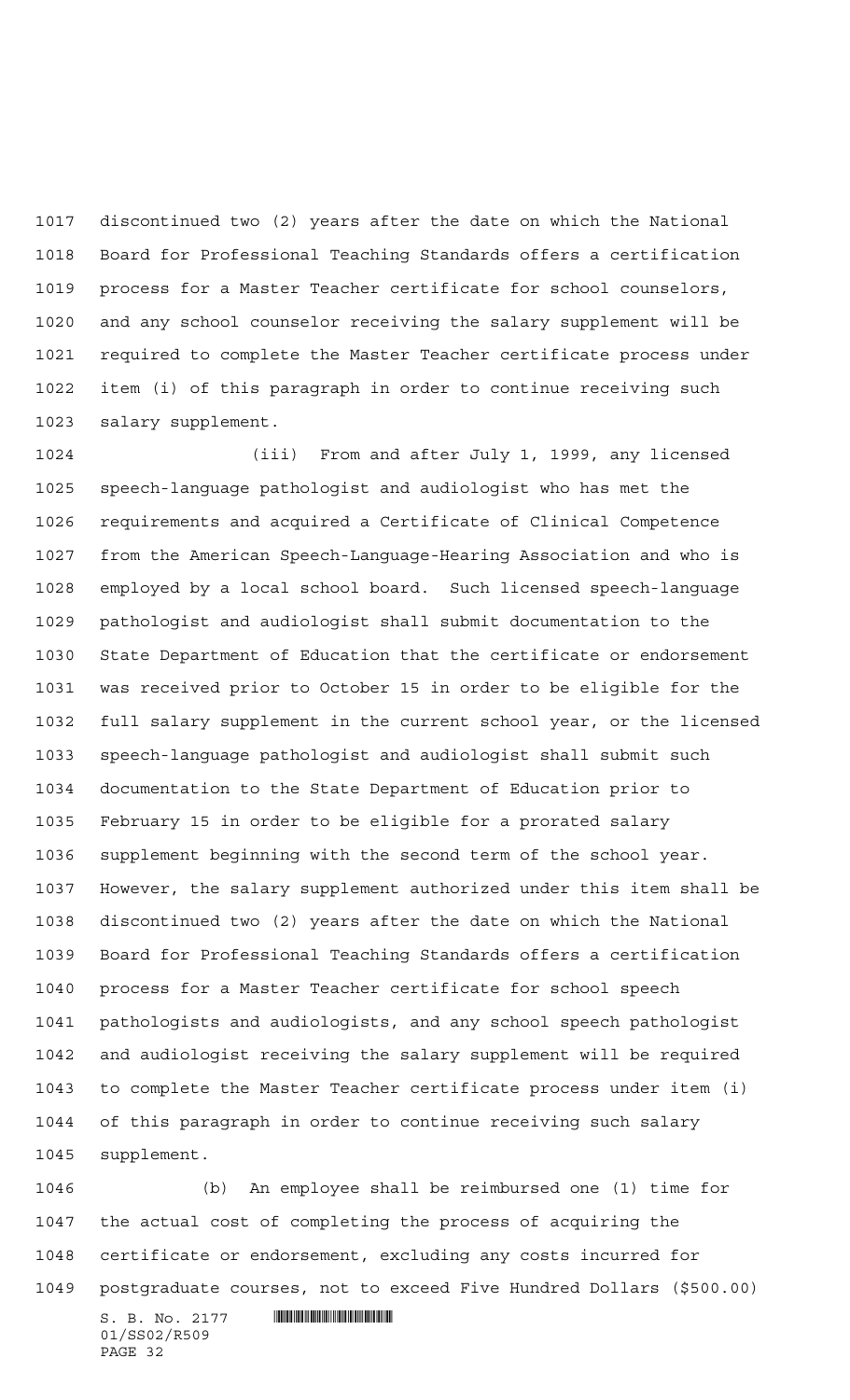for a school counselor or speech-language pathologist and audiologist, regardless of whether or not the process resulted in the award of the certificate or endorsement. A local school district or any private individual or entity may pay the cost of completing the process of acquiring the certificate or endorsement for any employee of the school district described under paragraph (a), and the State Department of Education shall reimburse the school district for such cost, regardless of whether or not the process resulted in the award of the certificate or endorsement. If a private individual or entity has paid the cost of completing the process of acquiring the certificate or endorsement for an employee, the local school district may agree to directly reimburse the individual or entity for such cost on behalf of the employee.

 (c) All salary supplements, fringe benefits and process reimbursement authorized under this subsection shall be paid directly by the State Department of Education to the local school district and shall be in addition to its minimum education program allotments and not a part thereof in accordance with regulations promulgated by the State Board of Education, and subject to appropriation by the Legislature. Local school districts shall not reduce the local supplement paid to any employee receiving such salary supplement, and the employee shall receive any local supplement to which employees with similar training and experience otherwise are entitled.

 (d) The State Department of Education may not pay any process reimbursement to a school district for an employee who does not complete the certification or endorsement process required to be eligible for the certificate or endorsement. If an employee for whom such cost has been paid in full or in part by a local school district or private individual or entity fails to complete the certification or endorsement process, the employee shall be liable to the school district or individual or entity for

 $S. B. No. 2177$  . THE SET OF SET OF SET OF SET OF SET OF SET OF SET OF SET OF SET OF SET OF SET OF SET OF SET OF SET OF SET OF SET OF SET OF SET OF SET OF SET OF SET OF SET OF SET OF SET OF SET OF SET OF SET OF SET OF SET O 01/SS02/R509 PAGE 33